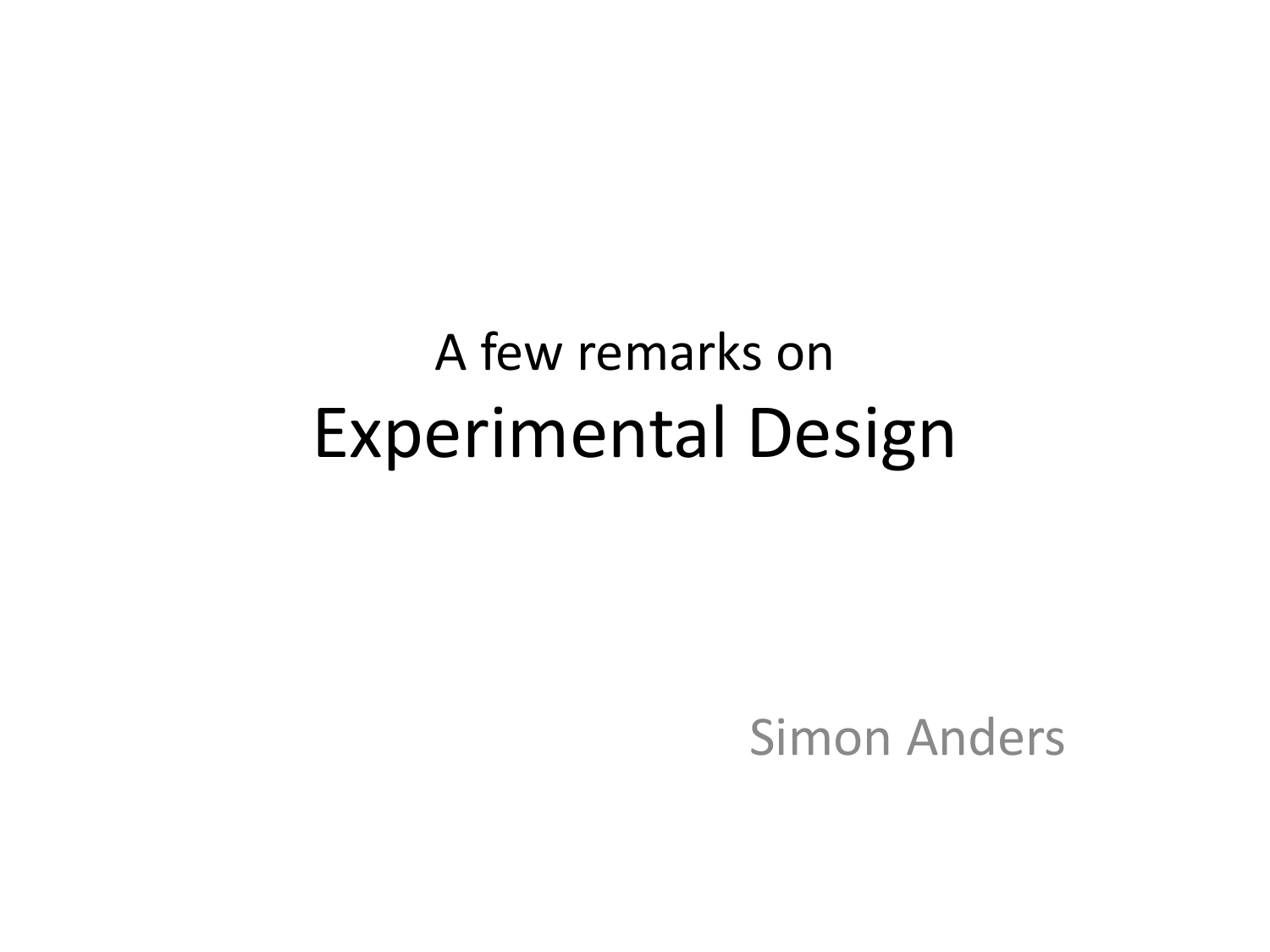• How many replicates do I need?

• What is a suitable replicate?

• What effects can I hope to see?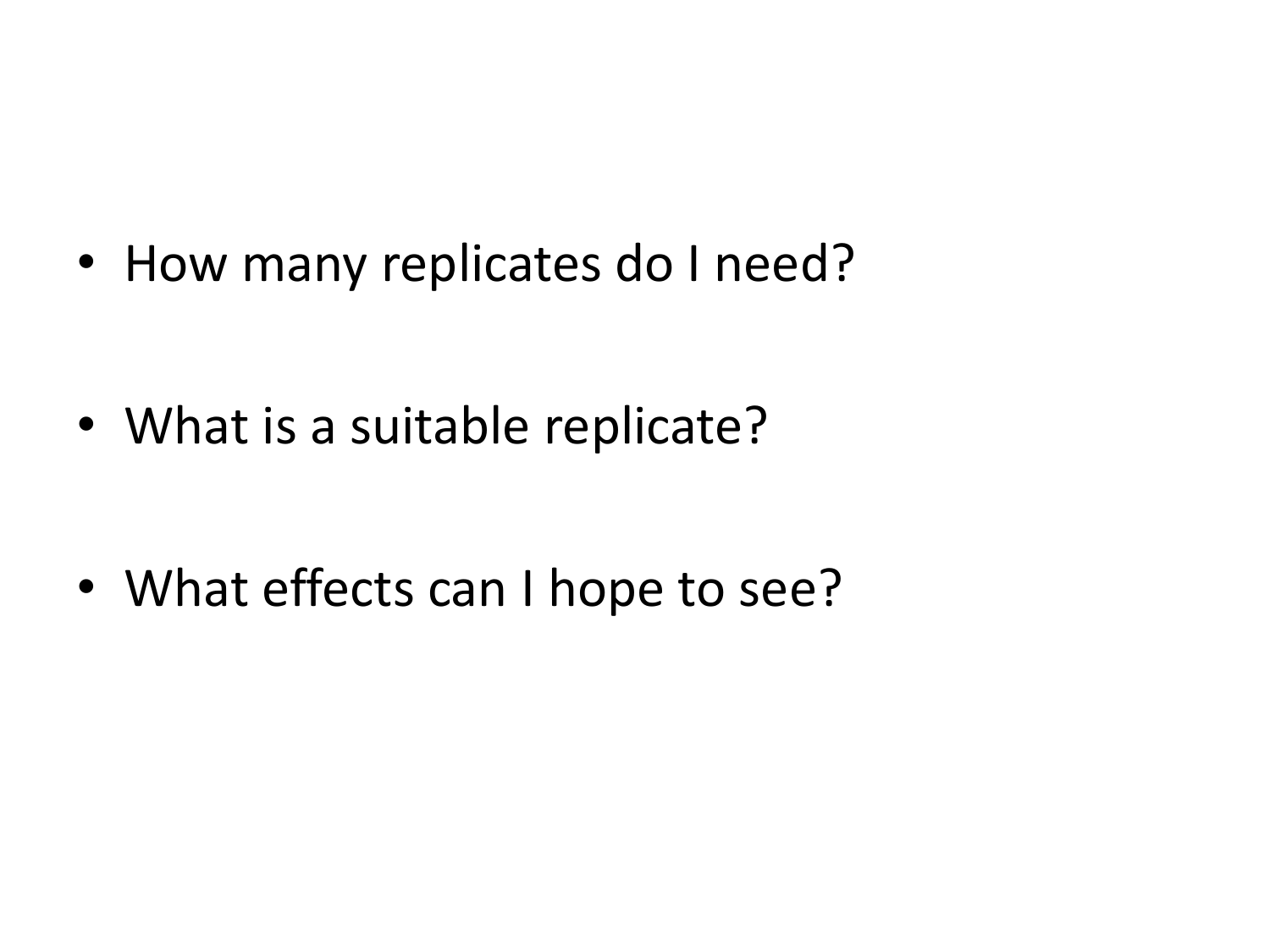A preliminary: the word "sample"

(singular!) Statistician: "Our sample comprises 20 male adult subjects chosen at random from the patient population."

Biologist: "For our experiment, we used blood samples from 20 patients chosen at random." $(plural!)$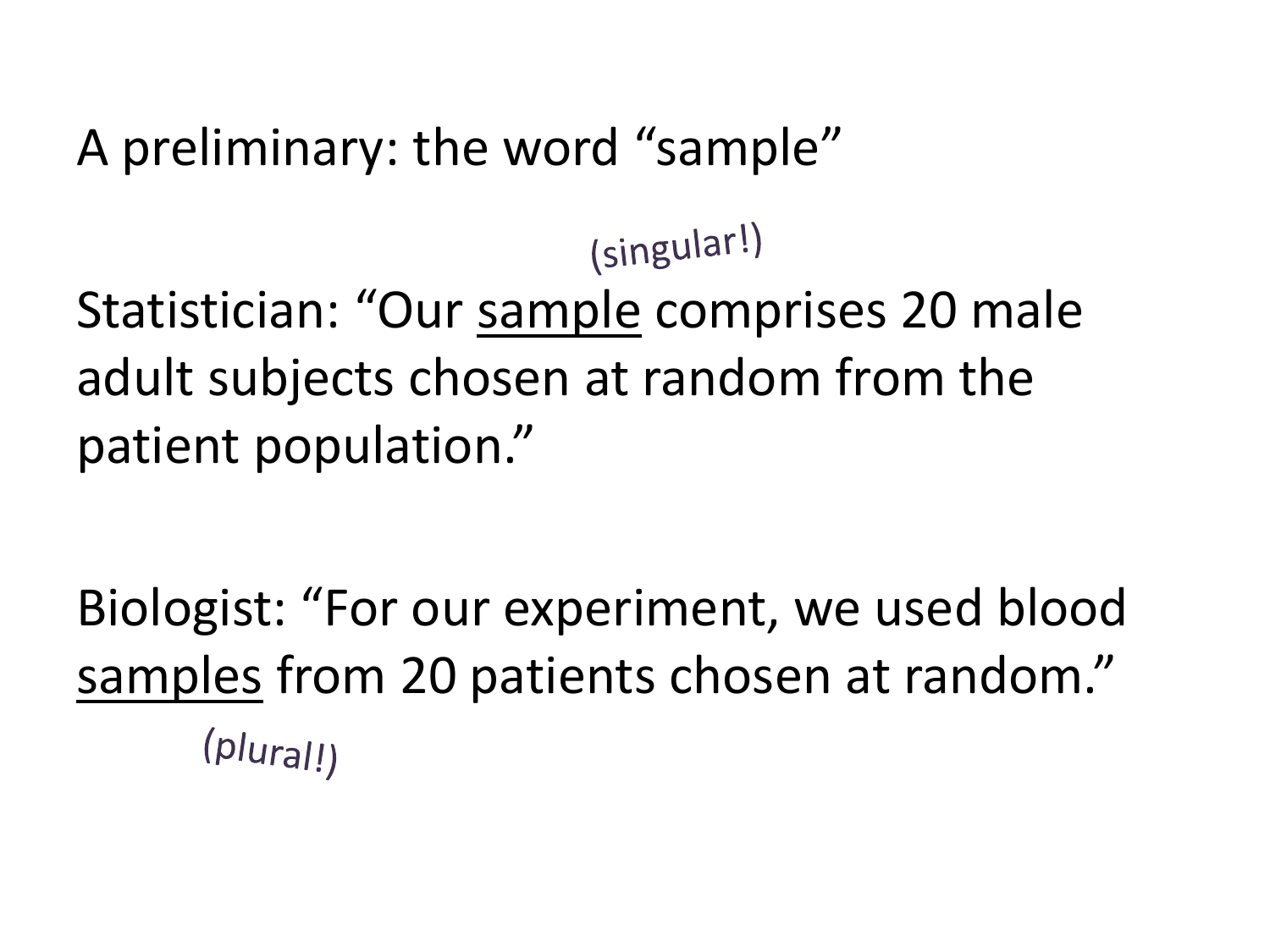An observed effect is called statistically significant.

What does this mean?

 $p < 0.05$  ??

If the experiment were repeated with new, independently obtained samples, the effect would likely be observed again.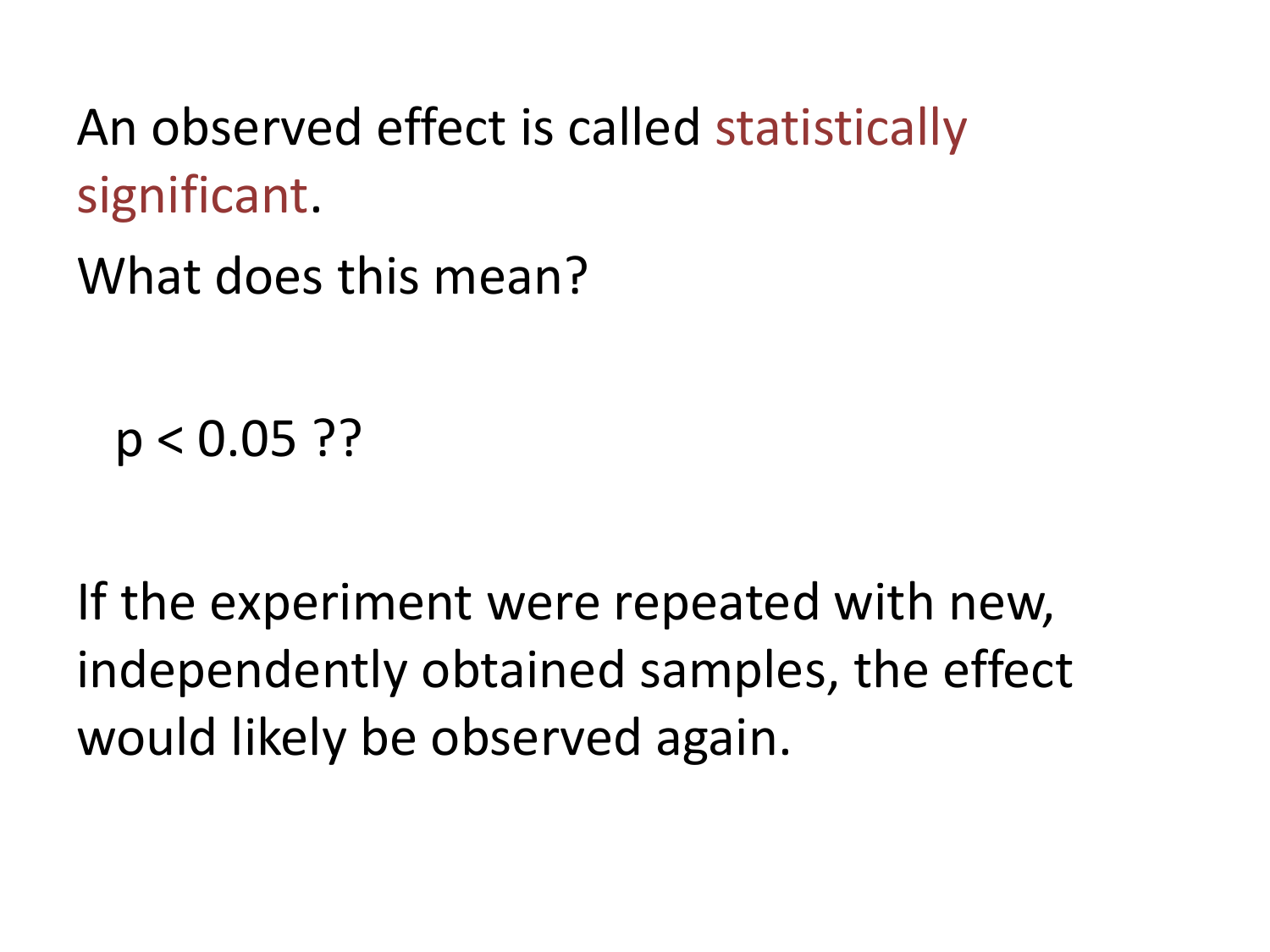If the experiment were repeated with new, independently obtained samples, the effect would likely be observed again.

When can we claim such a thing?

Only if we tried more than once!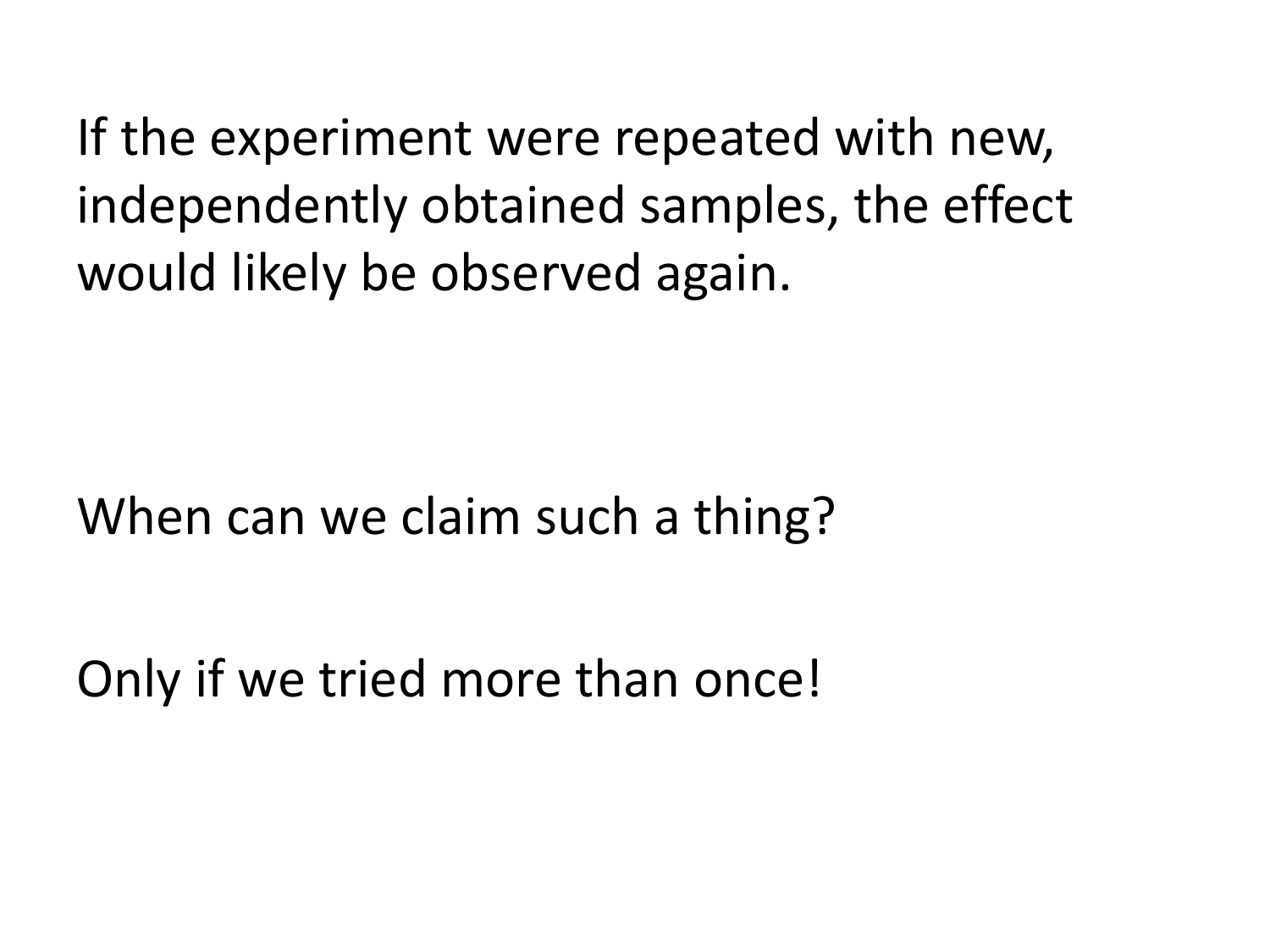### Replication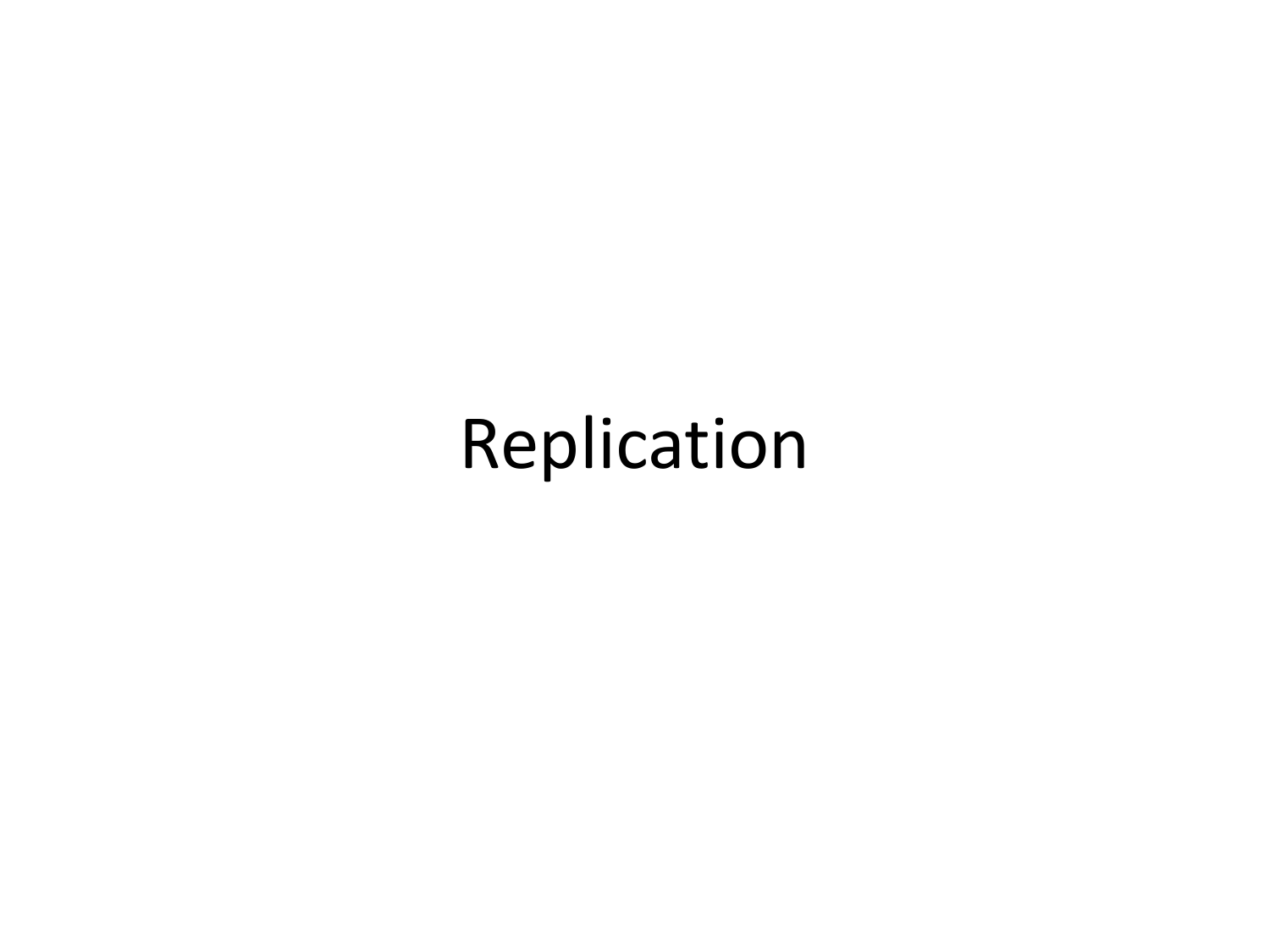### How many replicates?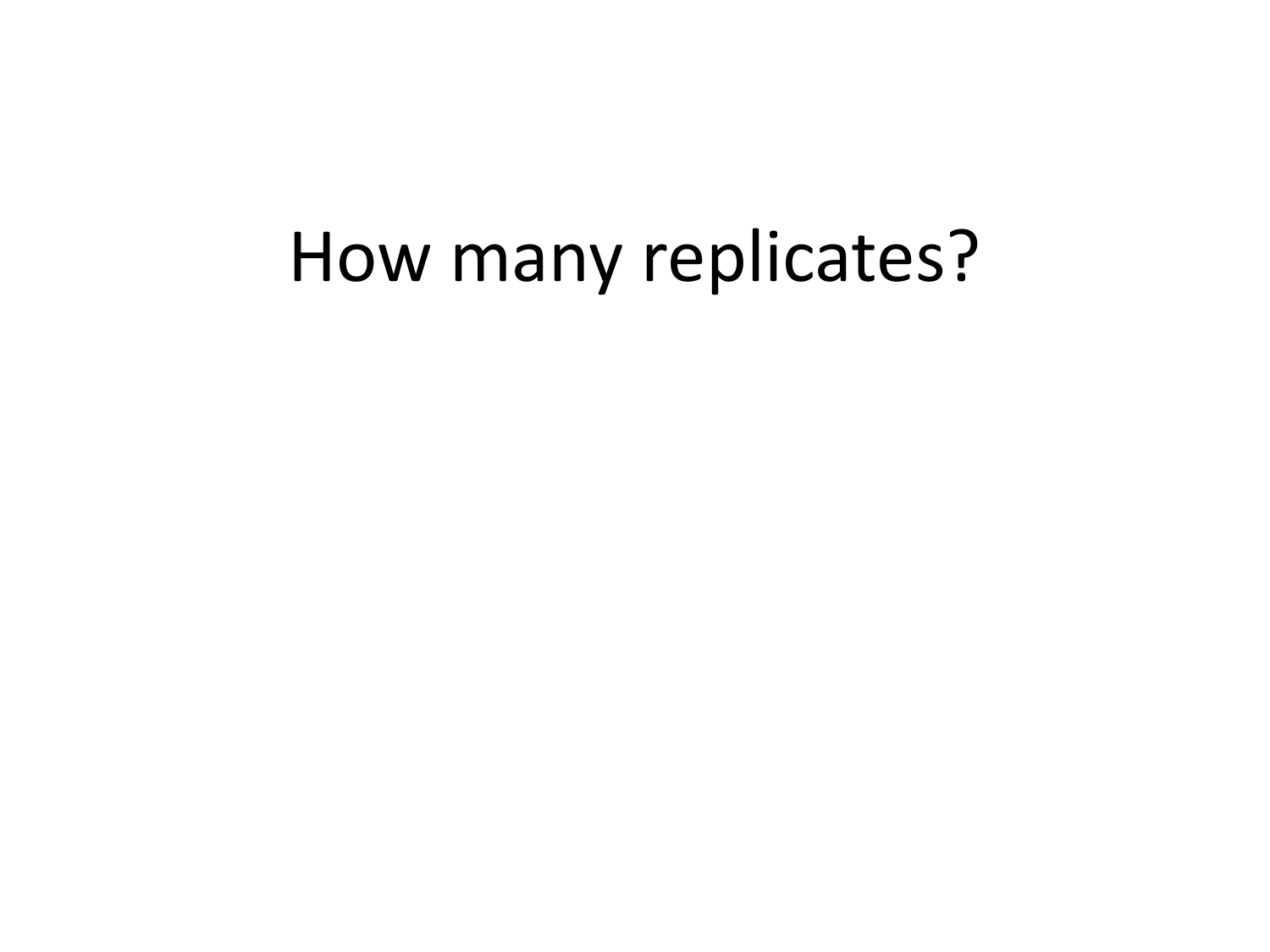#### What is the average height of a man in Germany?



sample size n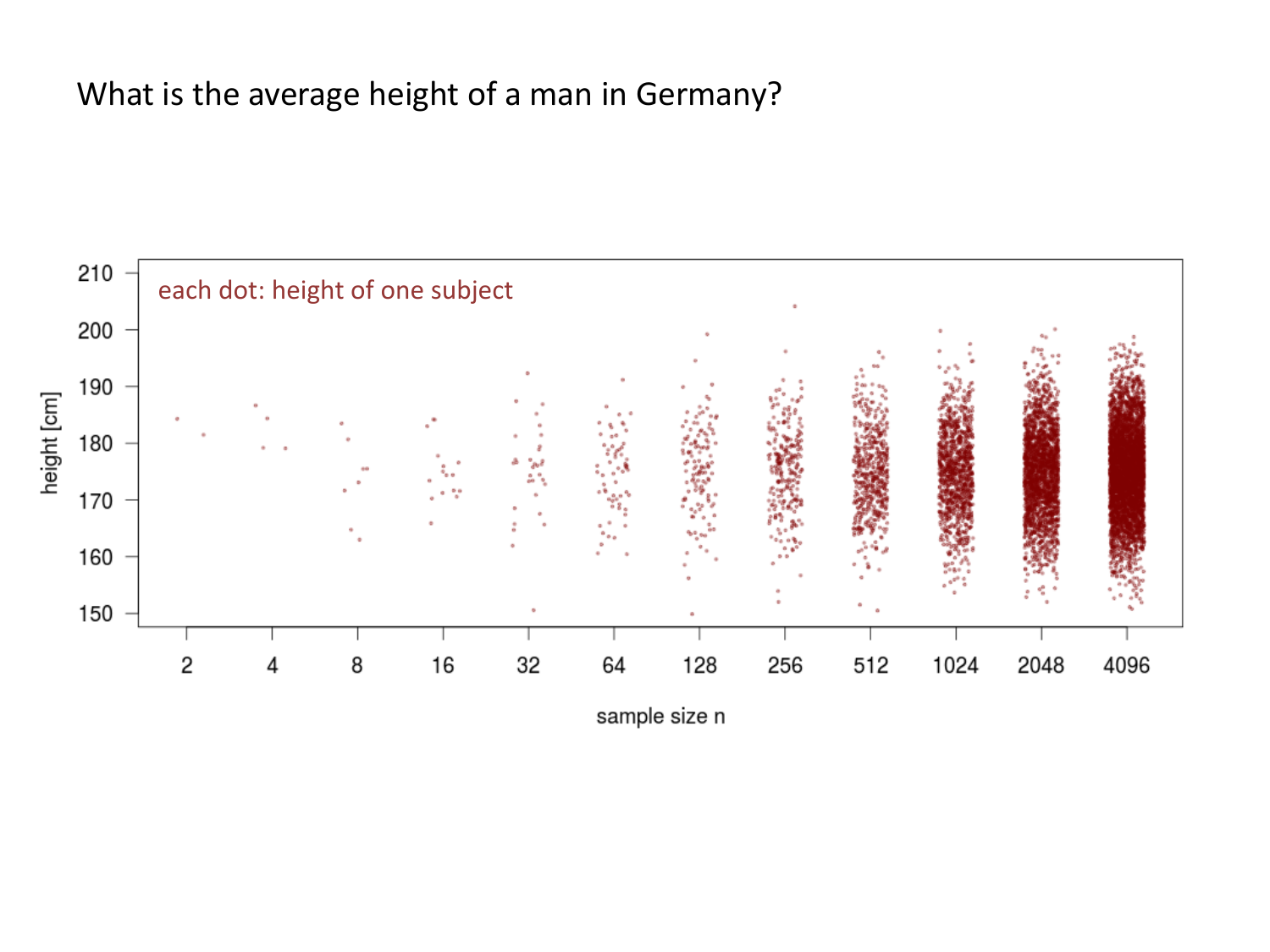#### What is the average height of a man in Germany?



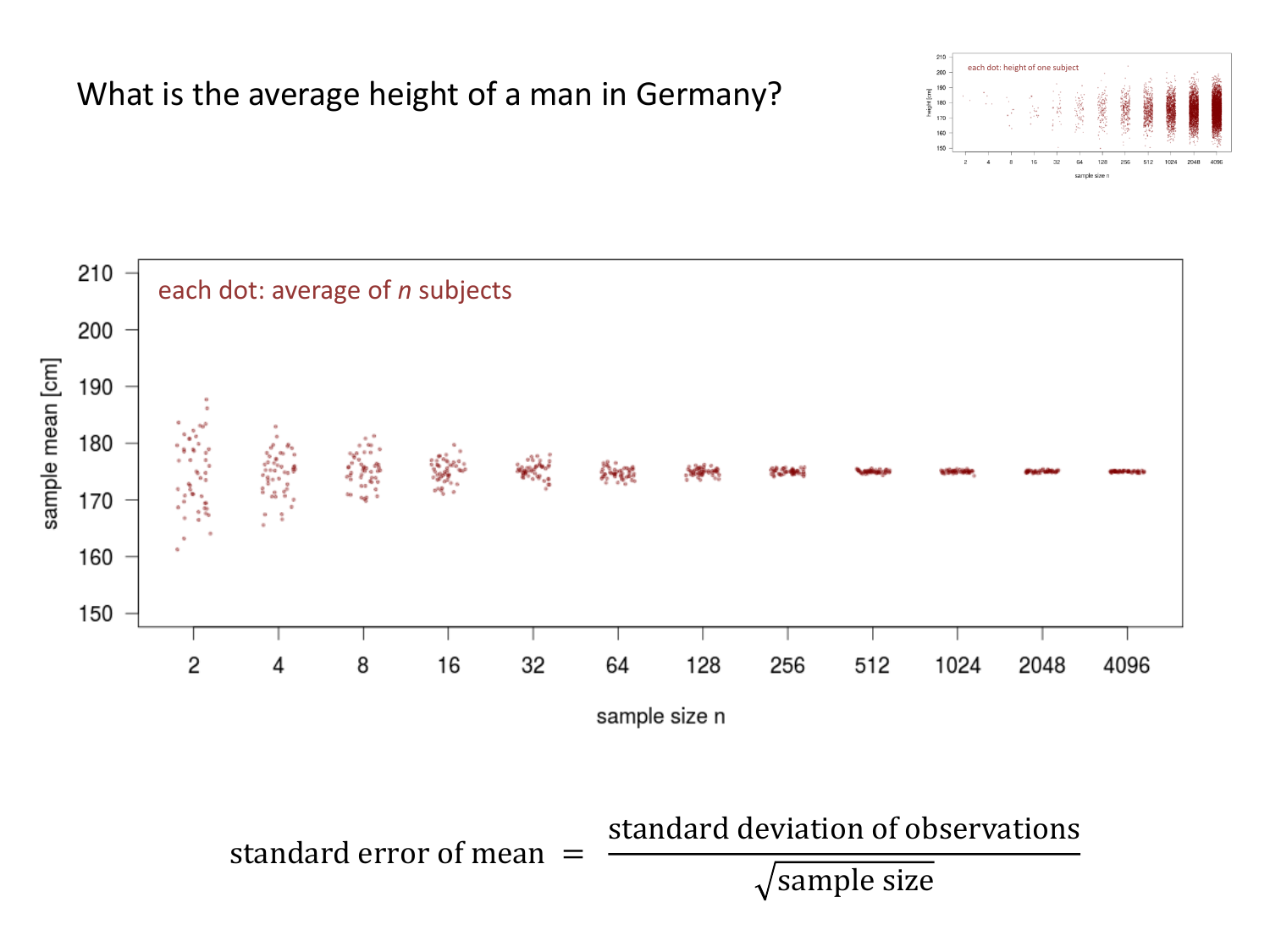Purposes of replication:

1. More replicates allow for more precise estimates of effect sizes.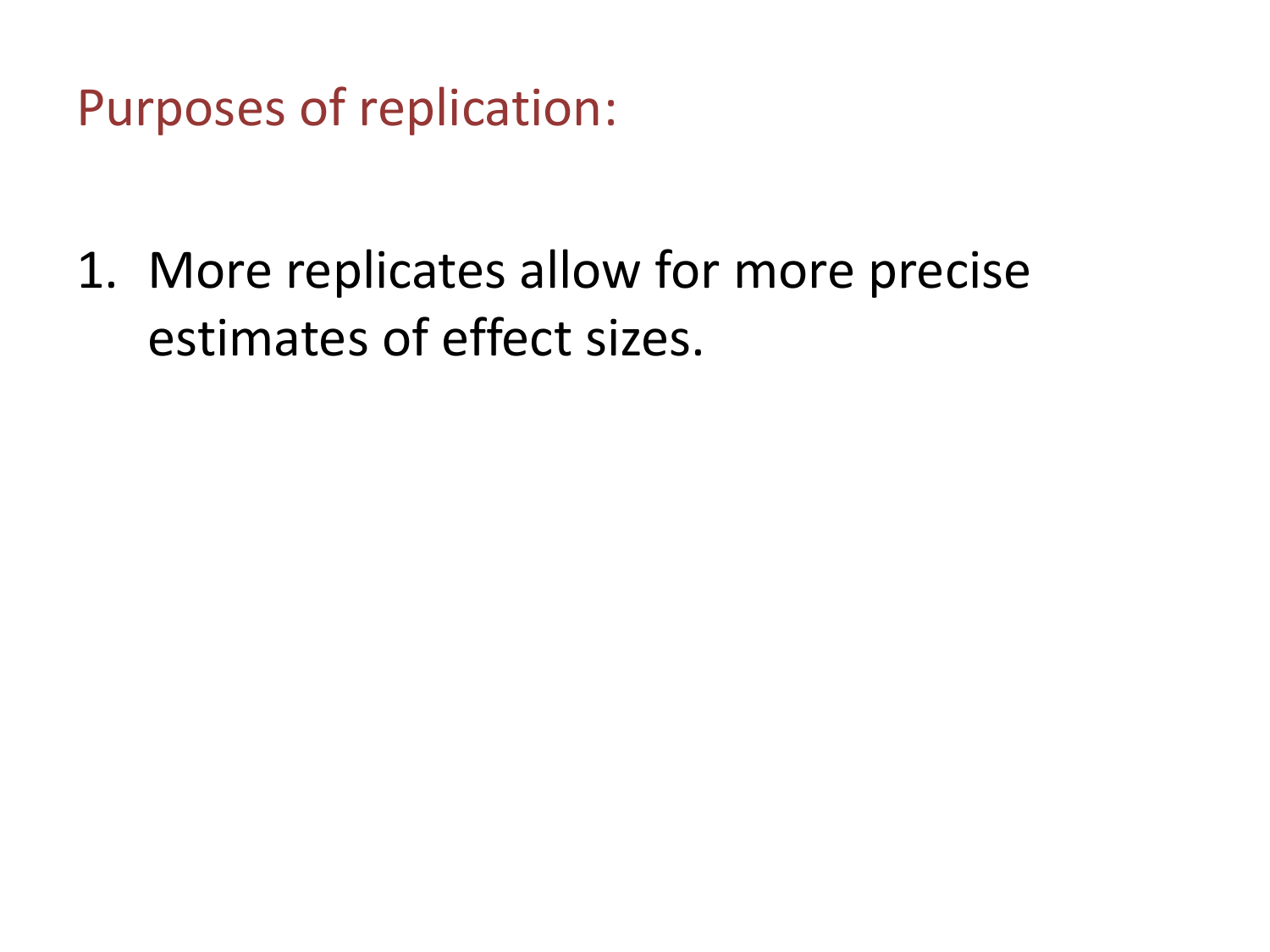#### $200$ 190 180 을<br>등 170 160 150  $\overline{2}$

each dot: height of one subject

each dot: average of *n* subjects

512 1024 2048



What is the average height of a man in Germany?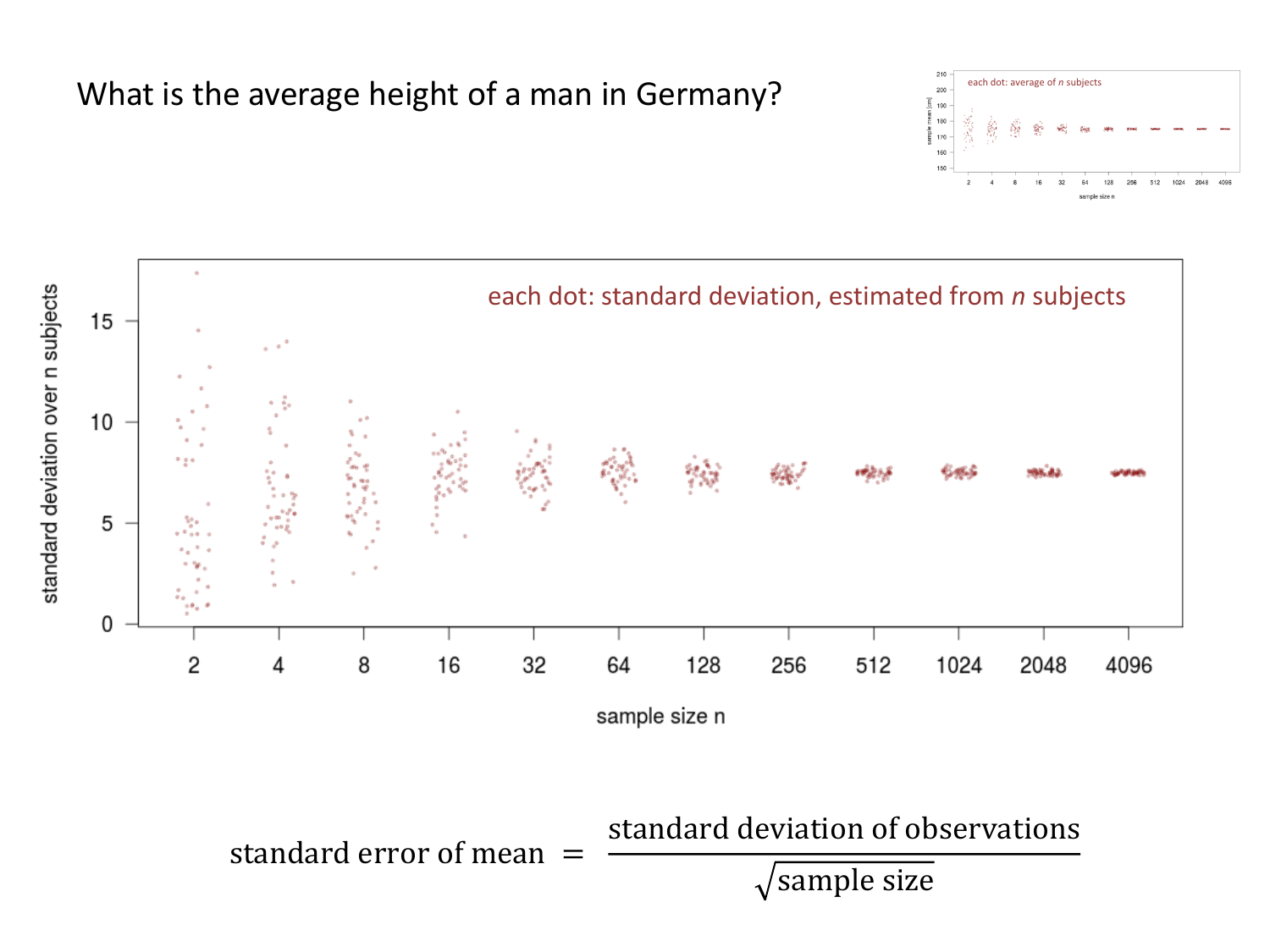Purposes of replication:

1. More replicates allow for more precise estimates of effect sizes.

2. Replicates allow to estimate *how precise* our effect-size estimates are.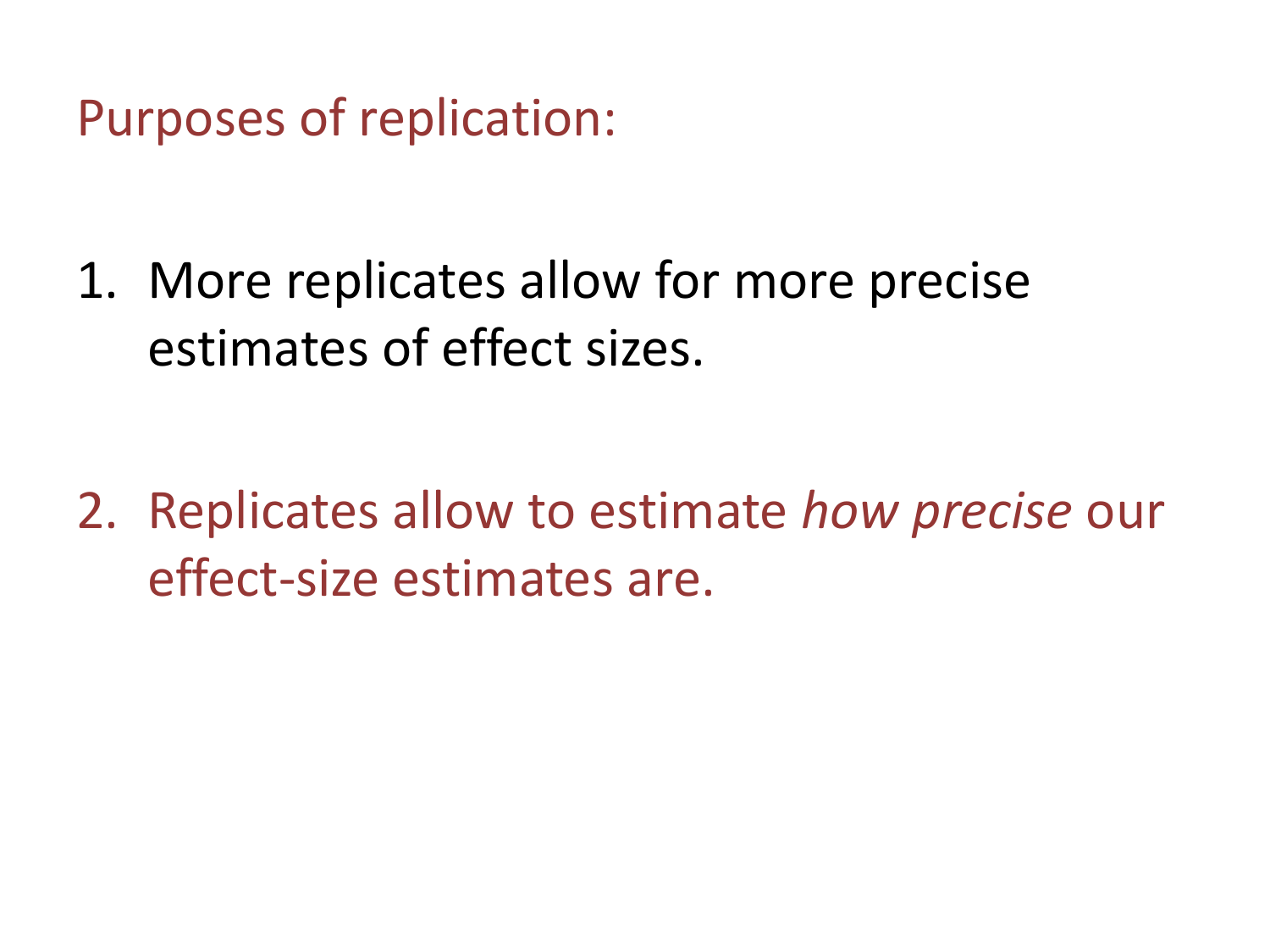Two Martian scientists, Dr Nullor and Dr Alton, ask:

Is body height correlated with hair colour in human males within a city's population?

Dr Nullor's UFO observes Helsinki:  $\mu$ (dark) =  $\mu$ (blond) = 180 cm.

Dr Alton's UFO observes Beijing:  $\mu$ (dark) = 170 cm  $\mu$ (blond) = 175 cm [European immigrants]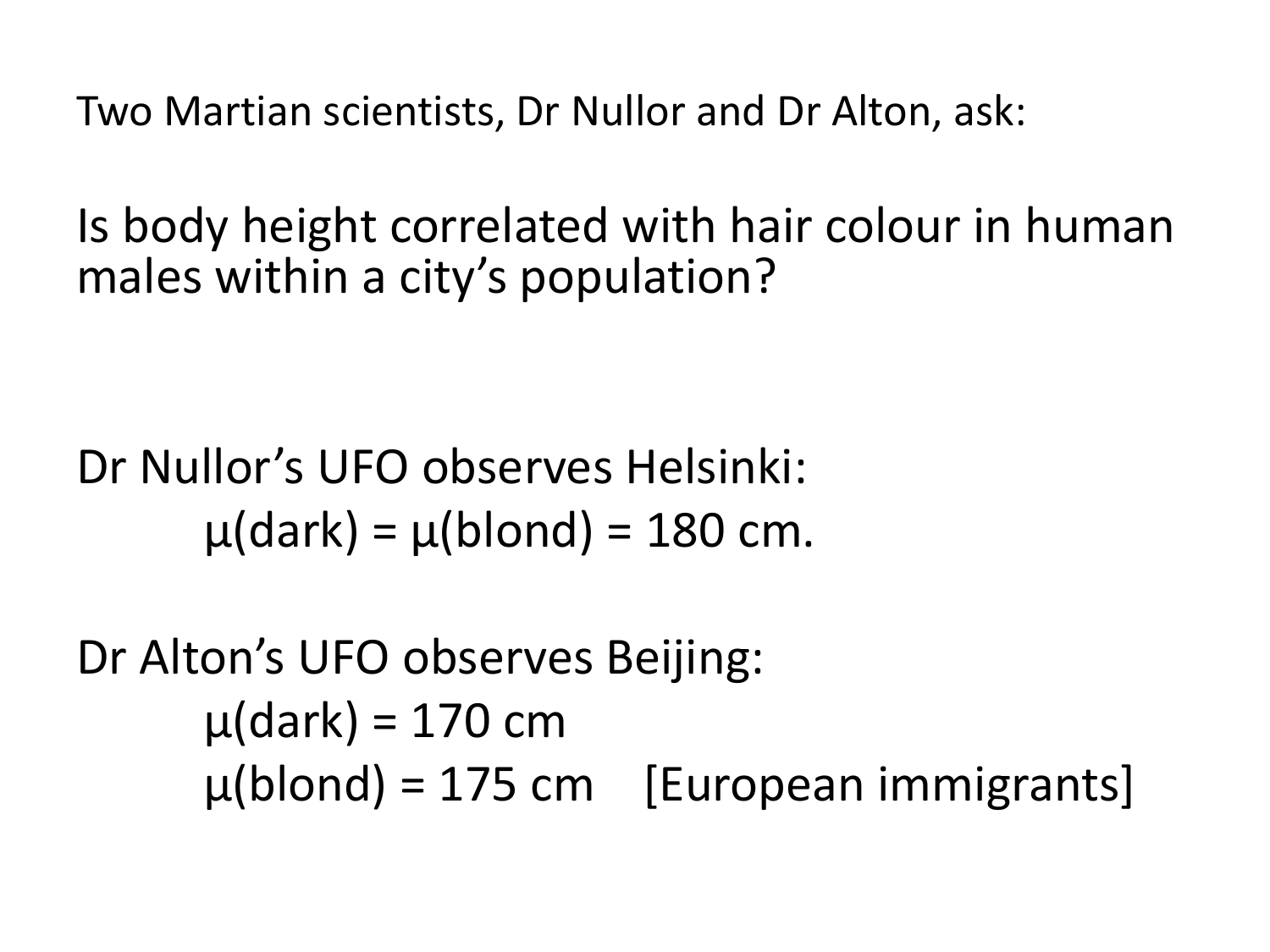

sample size n per group



sample size n per group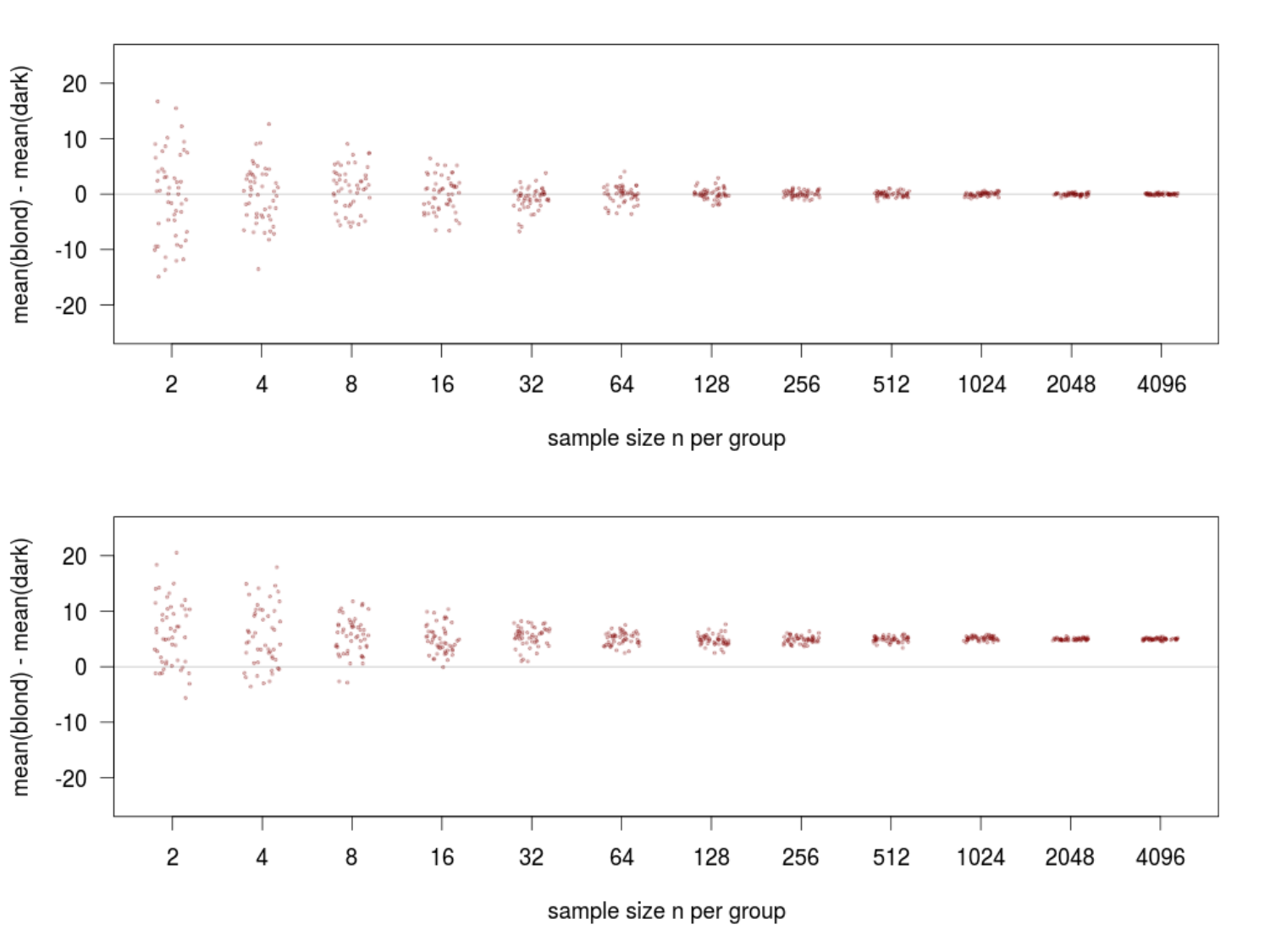# How many replicates?

Your power to detect an effect depends on

- effect size (difference between group means)
- within-group variance
- sample size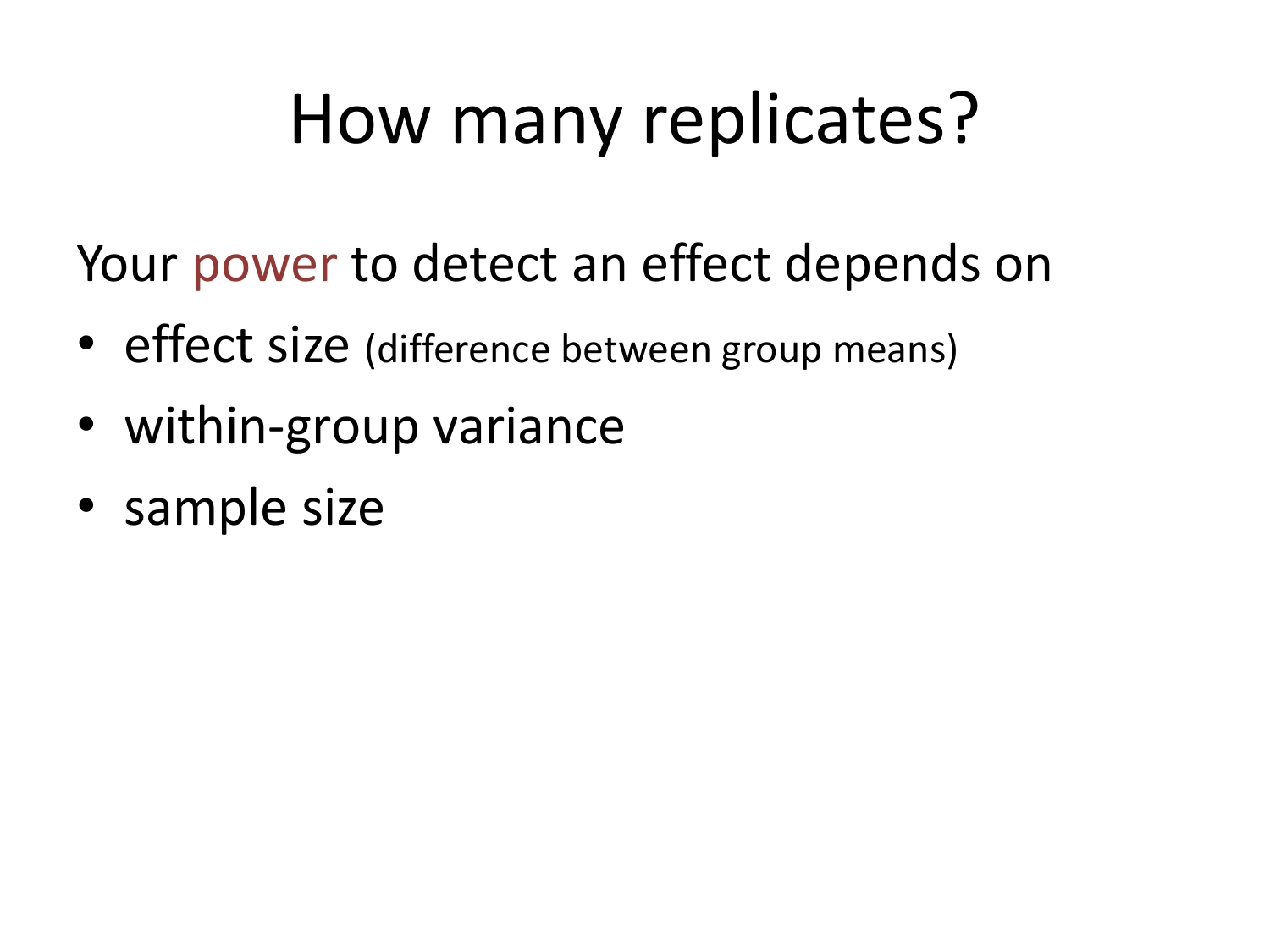### Two extremes

• effect size ≪ withing-group SD many replicates to get precise mean estimates

• effect size ≫ within-group SD few replicates sufficient, just to verify that SD is small



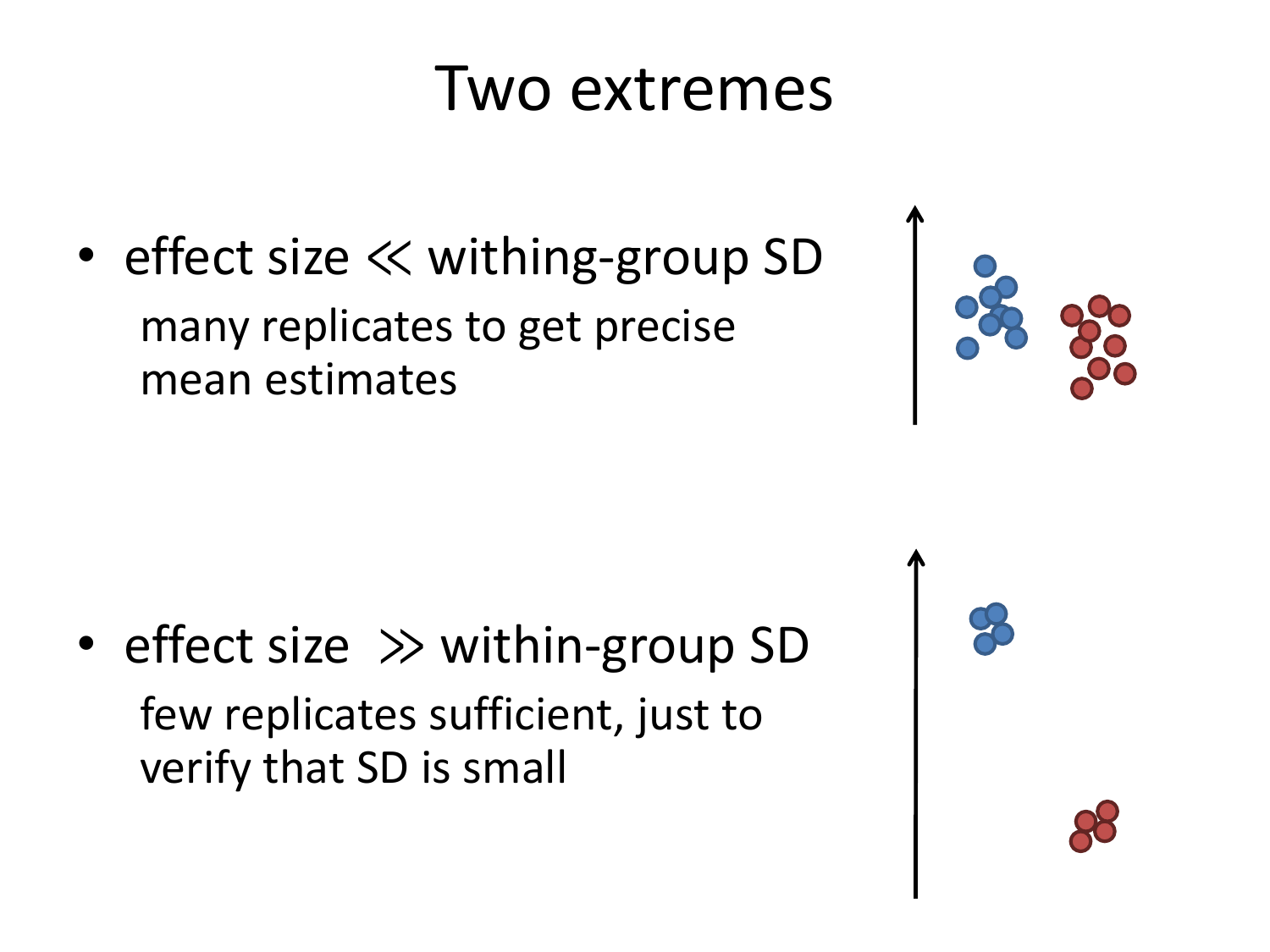### Correlation and causation

Dr Alton:

"In Beijing, blond men tend to be taller than men with dark hair."

"In Beijing, having blond hair causes men to be taller."

Beware of third variables.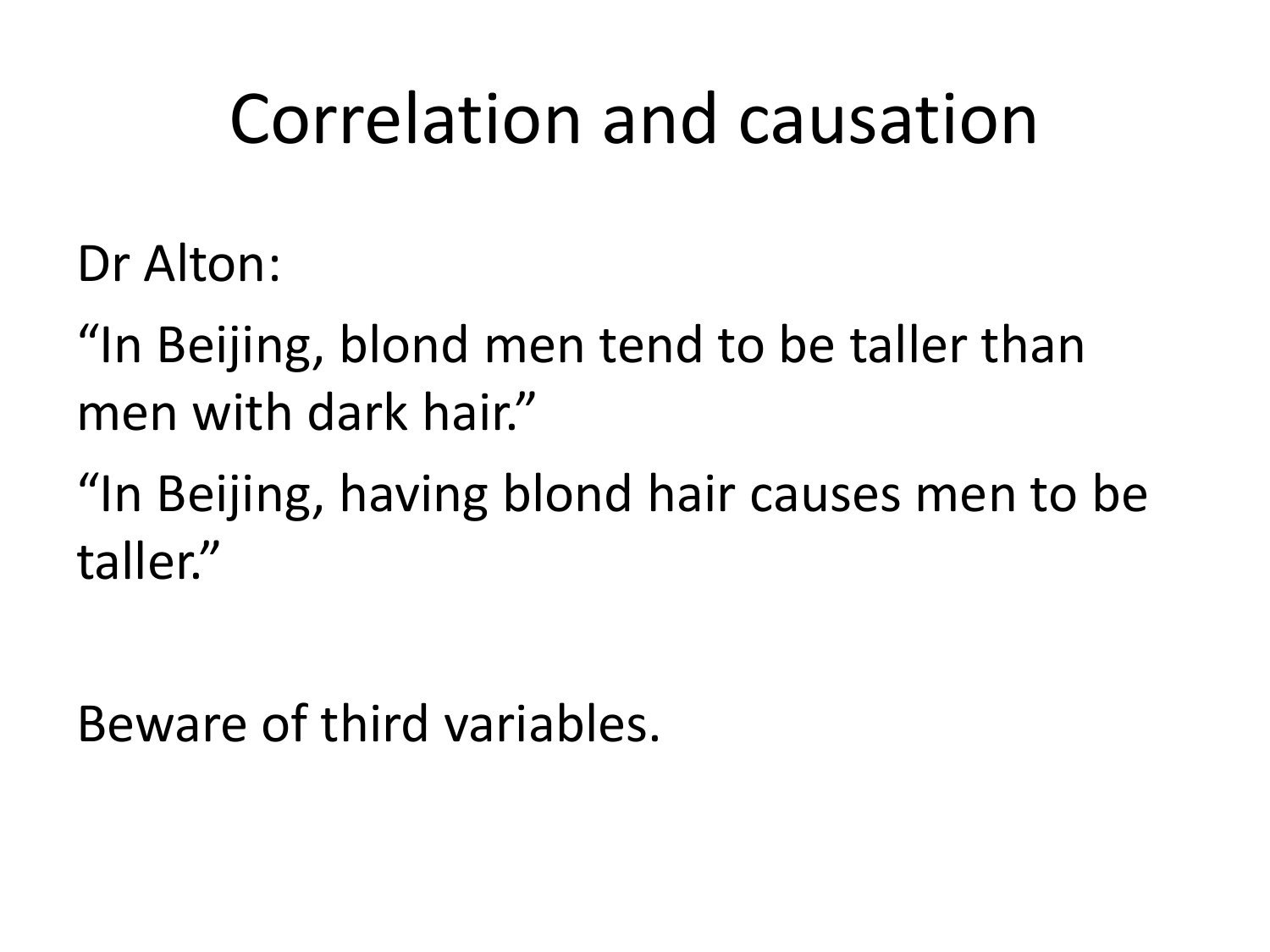### Randomization

- Dr Nullor's student again observes men in Helsinki.
- He runs into a group of Chinese tourists.

• He should have made sure to pick men at random from all over the city.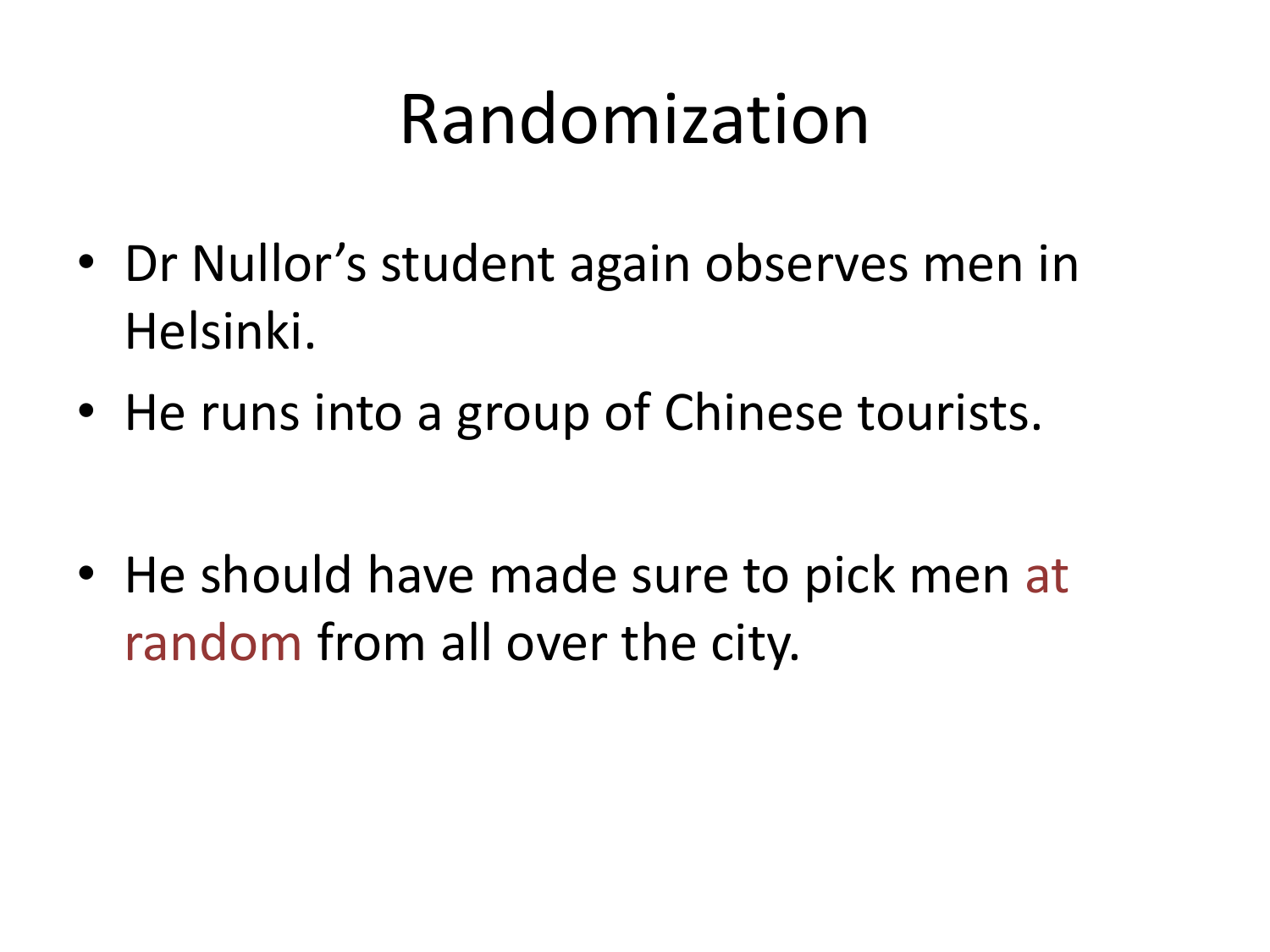# Blocking

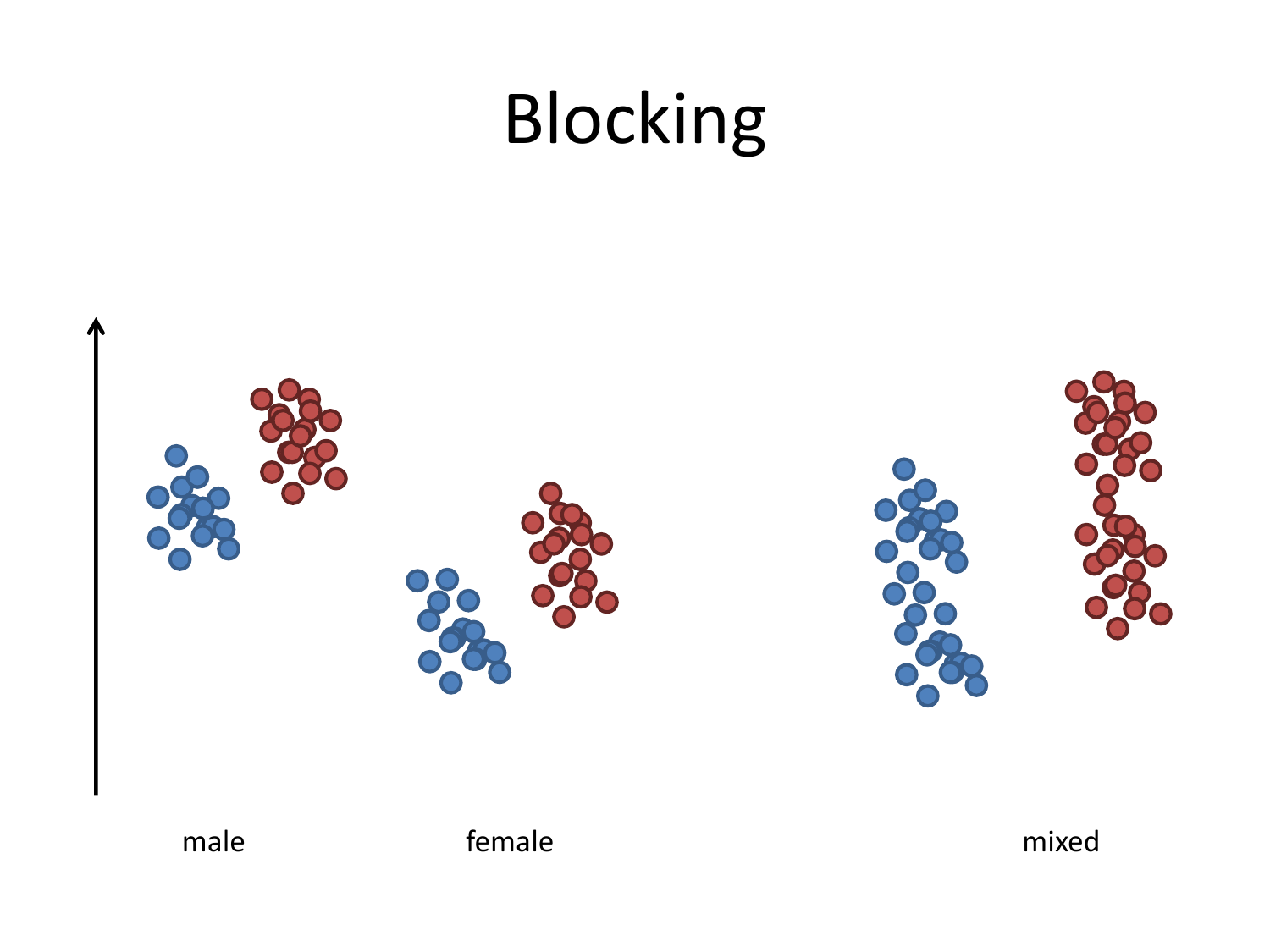#### So far, our data was normally distributed …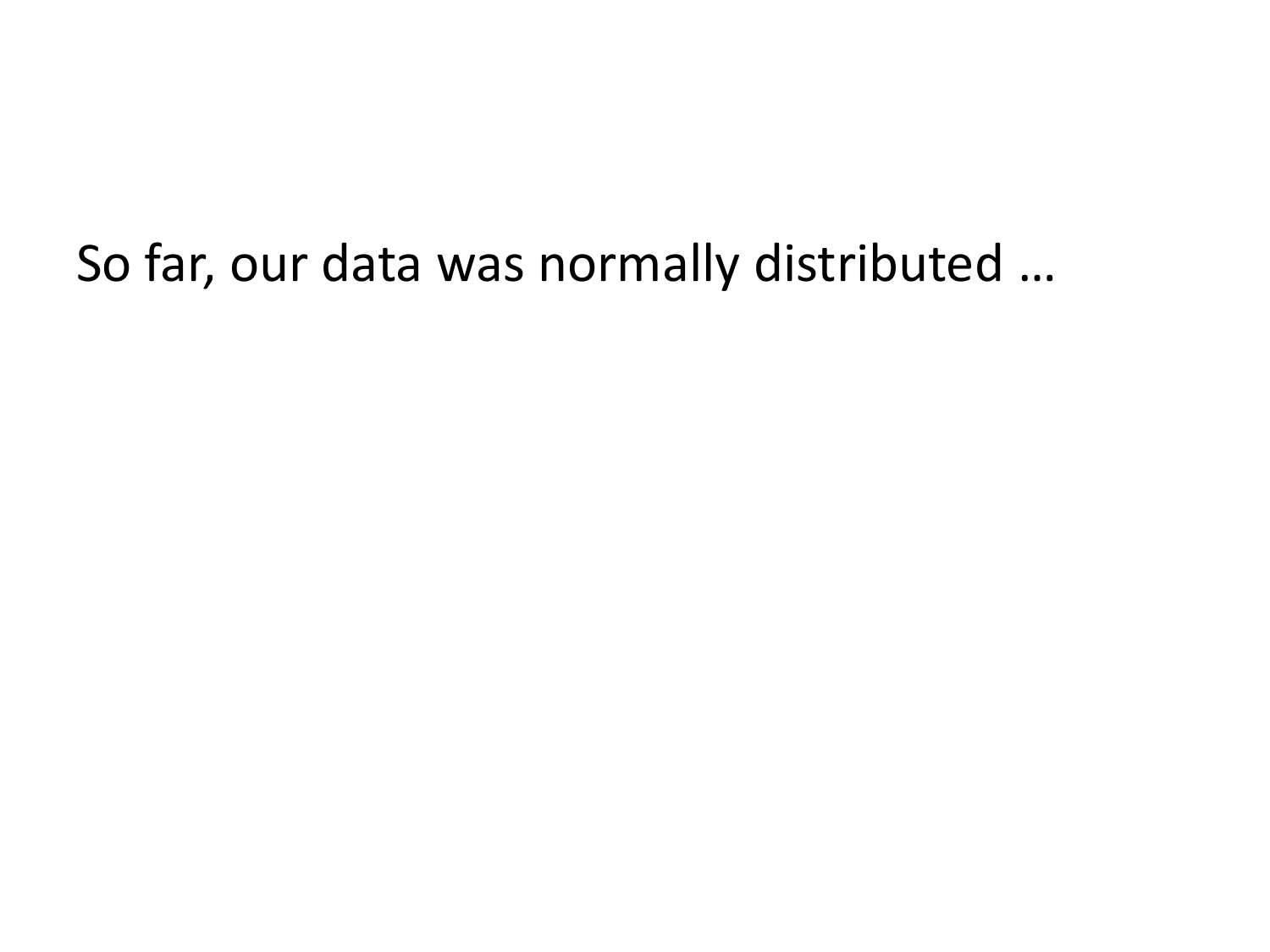Purposes of replication:

- 1. More replicates allow for more precise estimates of effect sizes.
- 2. Replicates allow for estimating *how precise* our effect-size estimates are.
- 3. Enough replicates allow for proper randomization.
- 4. Enough replicates reduce the need for assumptions on distribution.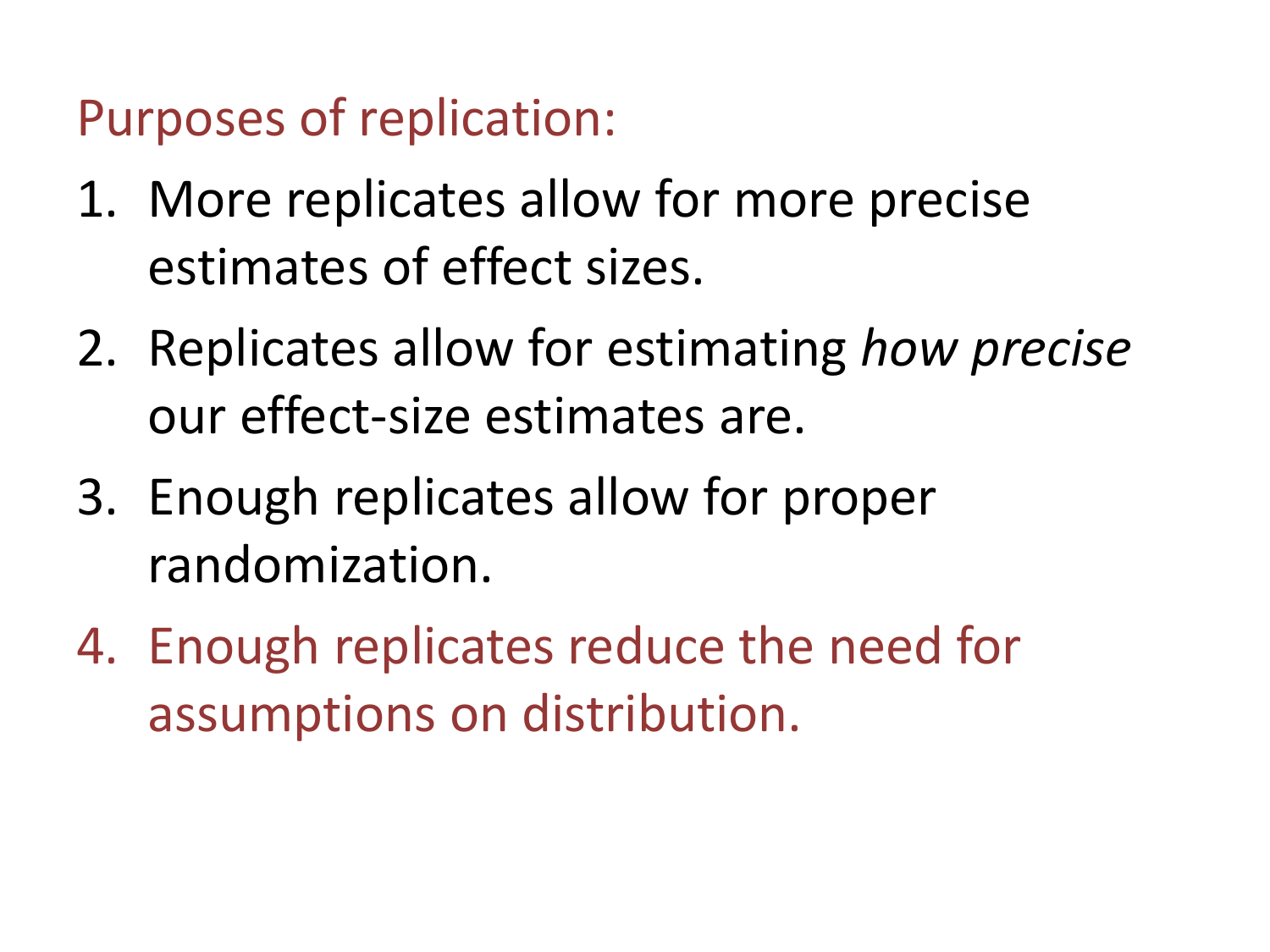#### Outliers?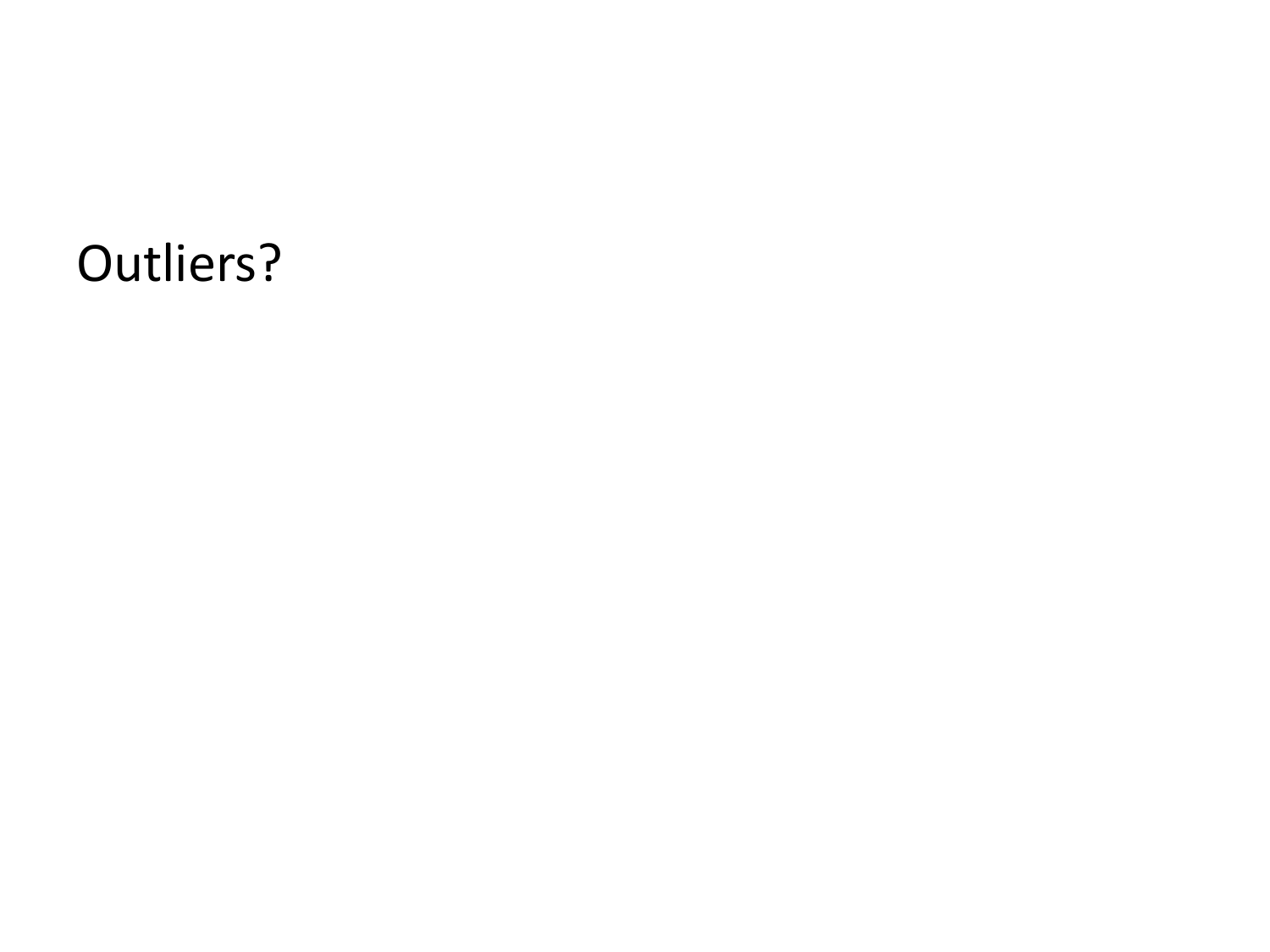Purposes of replication:

- 1. More replicates allow for more precise estimates of effect sizes.
- 2. Replicates allow for estimating *how precise* our effect-size estimates are.
- 3. Enough replicates allow for proper randomization.
- 4. Enough replicates reduce the need for assumptions on distribution.
- 5. Replicates allows to spot outliers.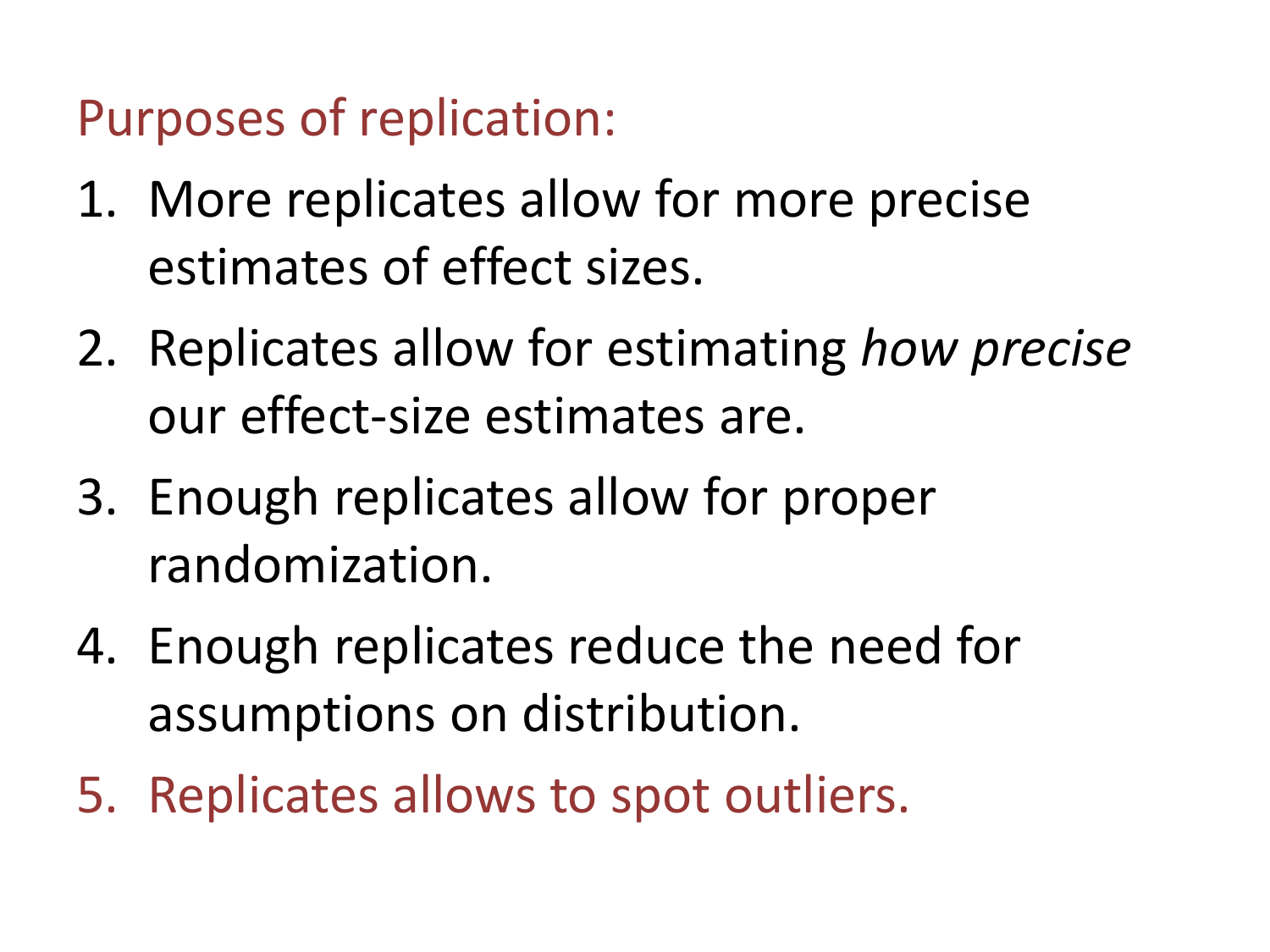### Controls and replicates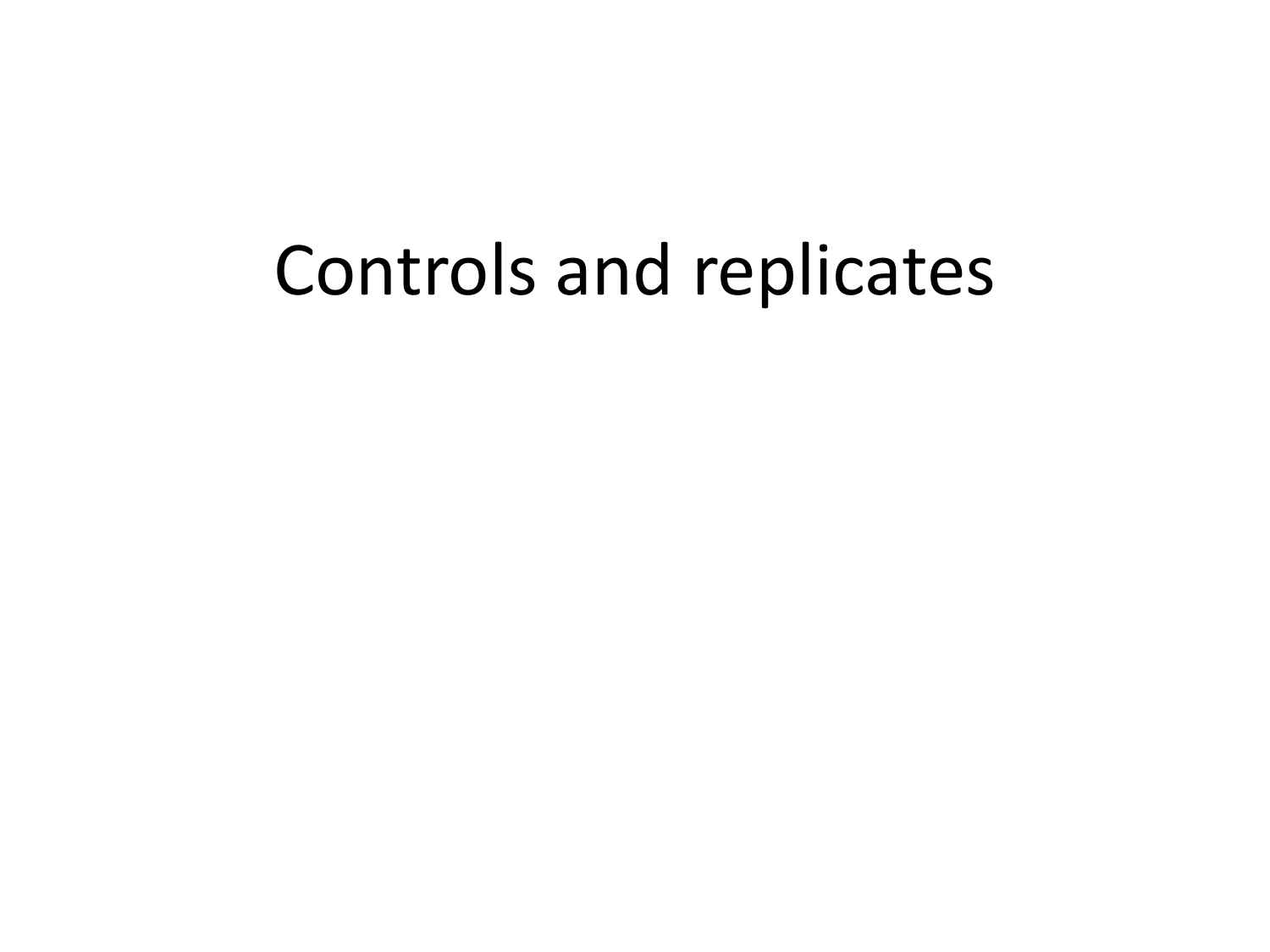Example: Study of a species of sea grass.

• One RNA-Seq library prepared from 20 plants from the North Sea

• and one with 20 plants from the Mediterranean Sea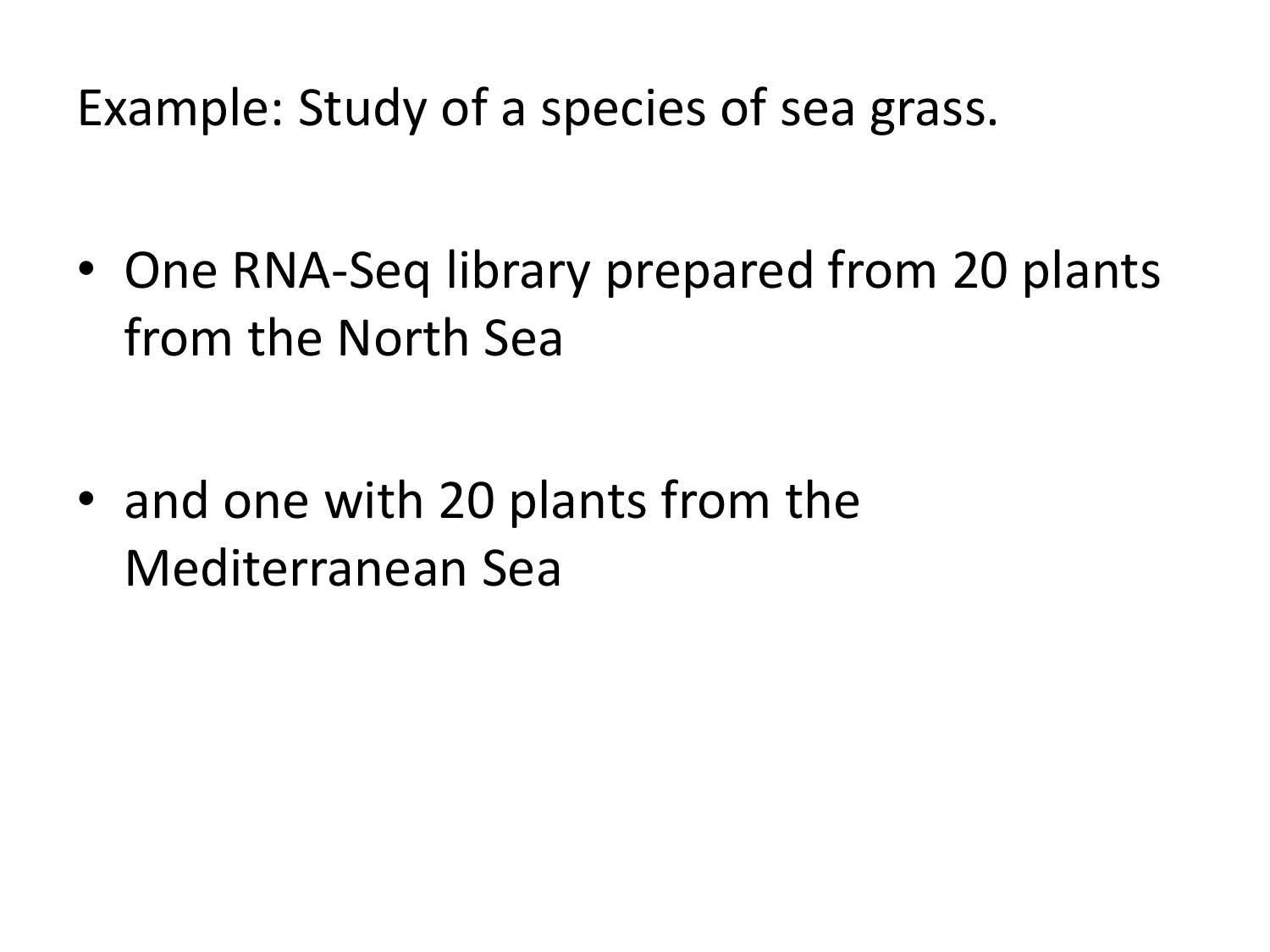Control samples should be equal to treated samples in all aspects except for the treatment.

Replicates must differ from each other in all aspects in which controls differ from treated samples.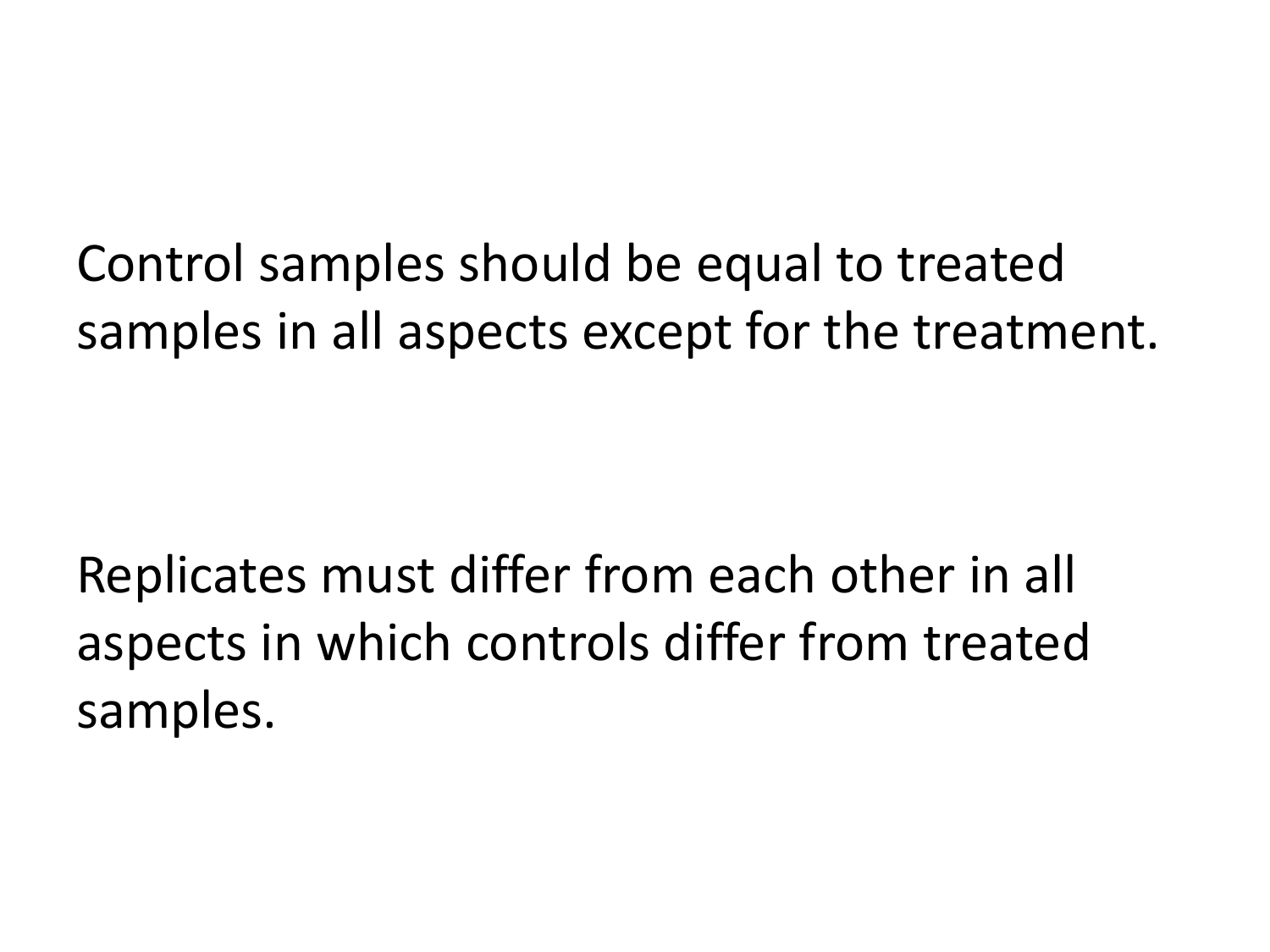Example: Katz et al. compare splicing between colon tumour cells:

• one sample of from a patient with a 5FUsensitive tumour

• and one from a patient with a 5FU-resistant tumour.

[Katz et al., Nature Methods, 2010, MISO method]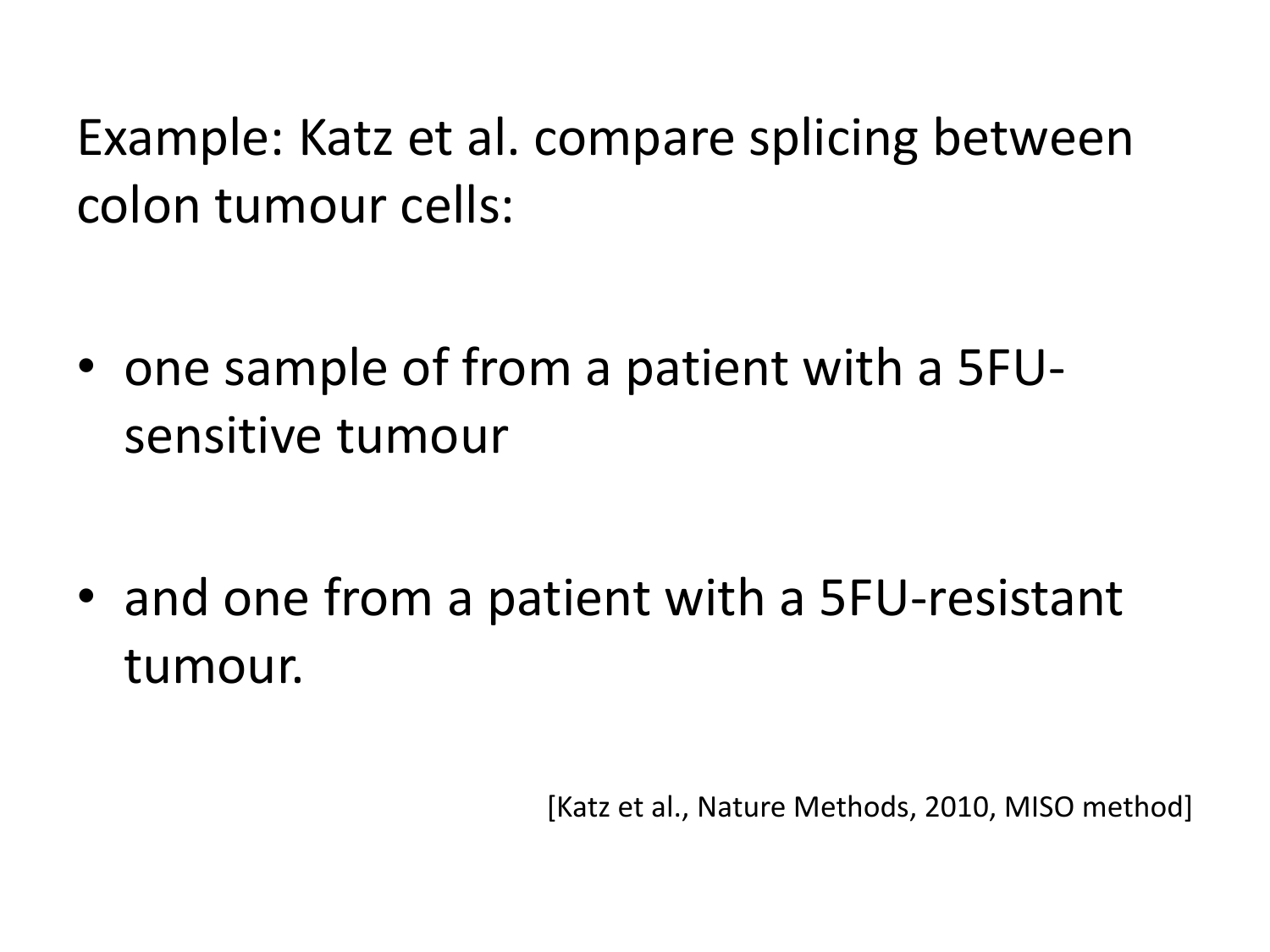Example: Mice are treated with a drug and compared to mice experiencing sham treatment.

All mice are from the same litter.

- Can we generalize to other litters?
- To other strains?
- To other species?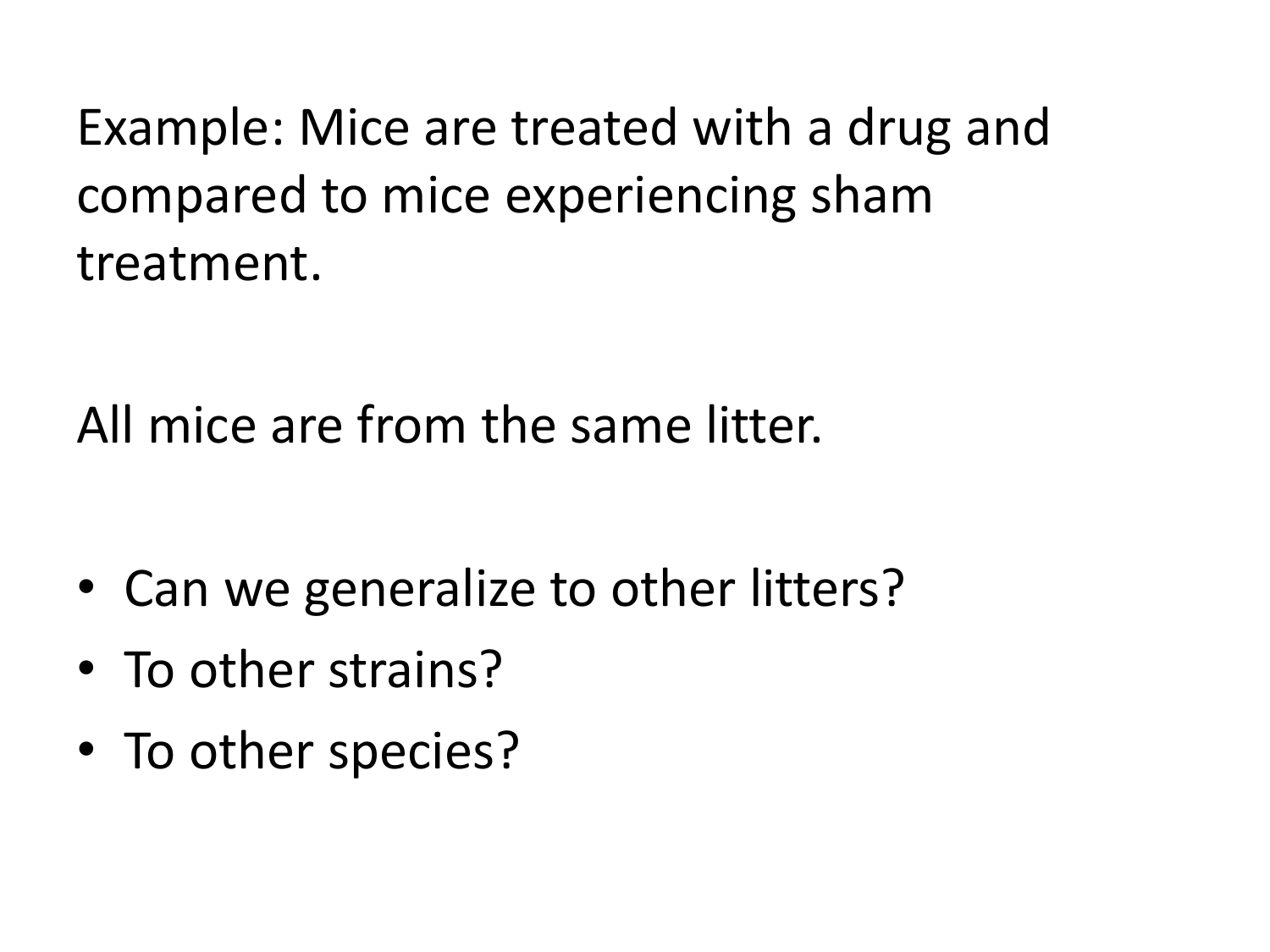• Experimental units are considered drawn at random from a population.

• Results may be generalized to this population.

• Generalizing further requires a leap of faith, namely:

Declaring the used system a "model".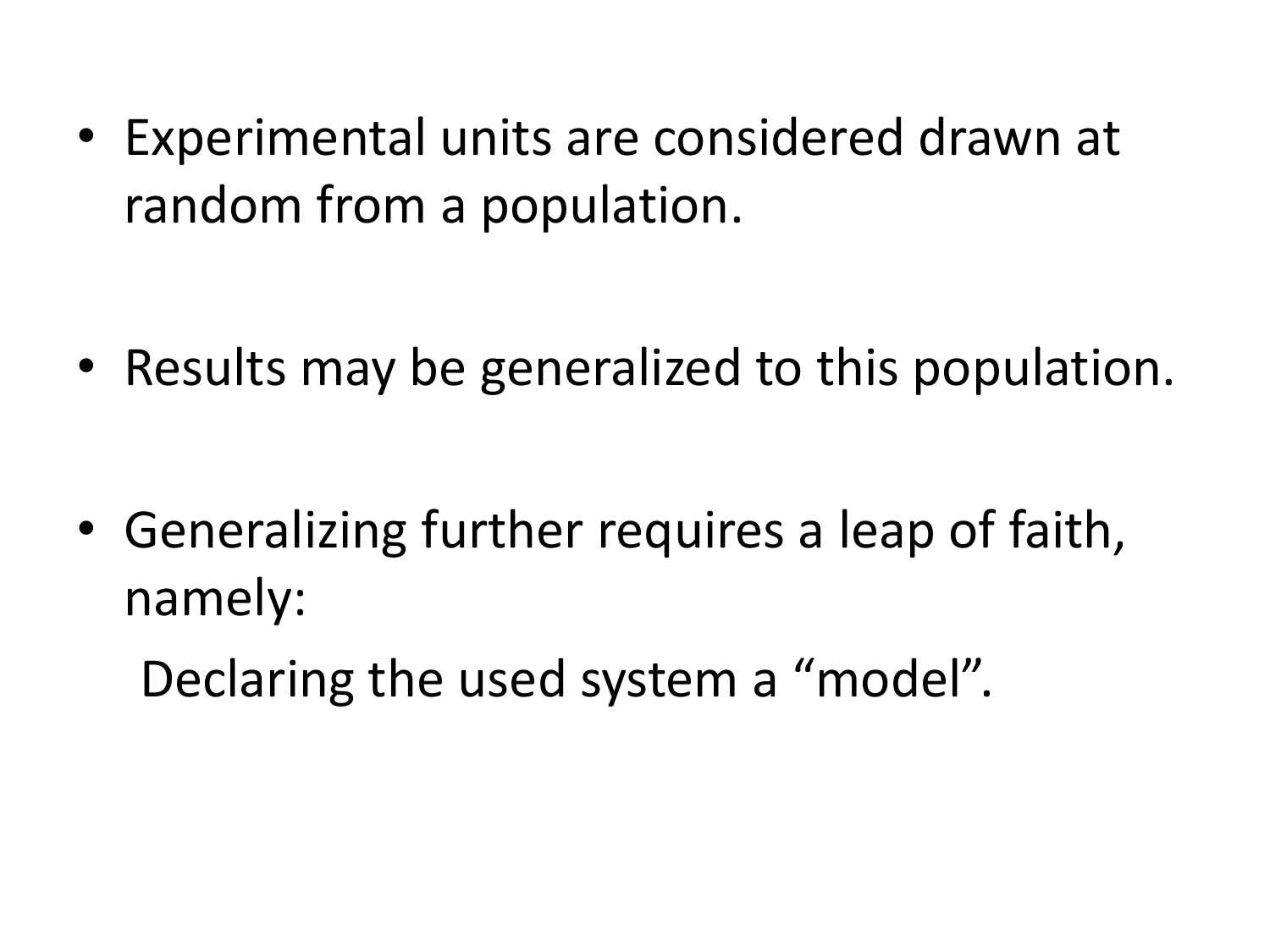### Pseudoreplication

Replicates must differ from each other in all aspects in which controls differ from treated samples.

Otherwise, you have pseudoreplicates.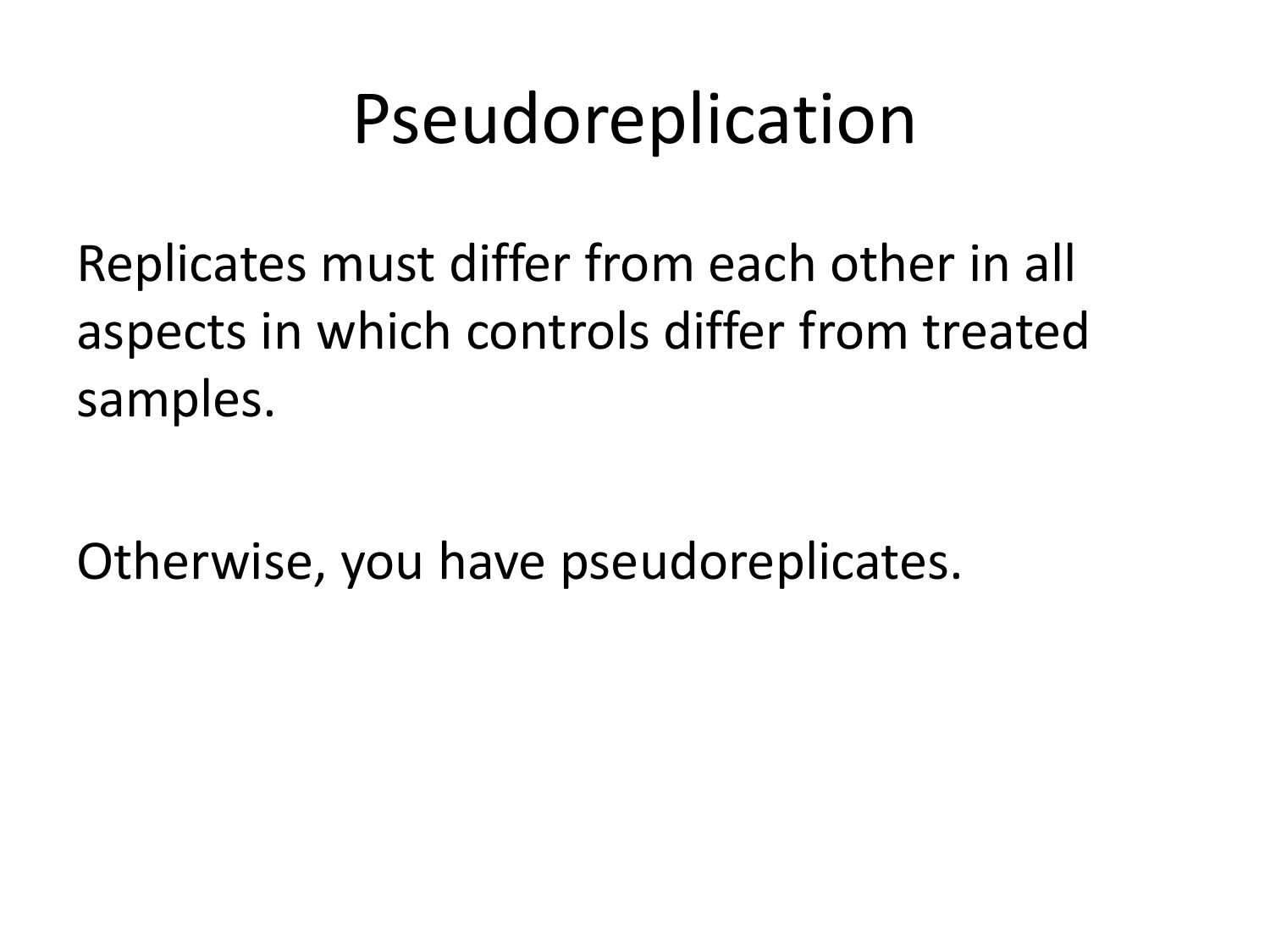# Levels of replication

- Sequence same prepared library multiple times.
- Prepare multiple libraries from same sample (or: from the same mouse).
- Prepare multiple samples from the same cell culture (or: from the same litter/strain).
- Prepare samples from independently generated cell cultures (or: from outbred mice).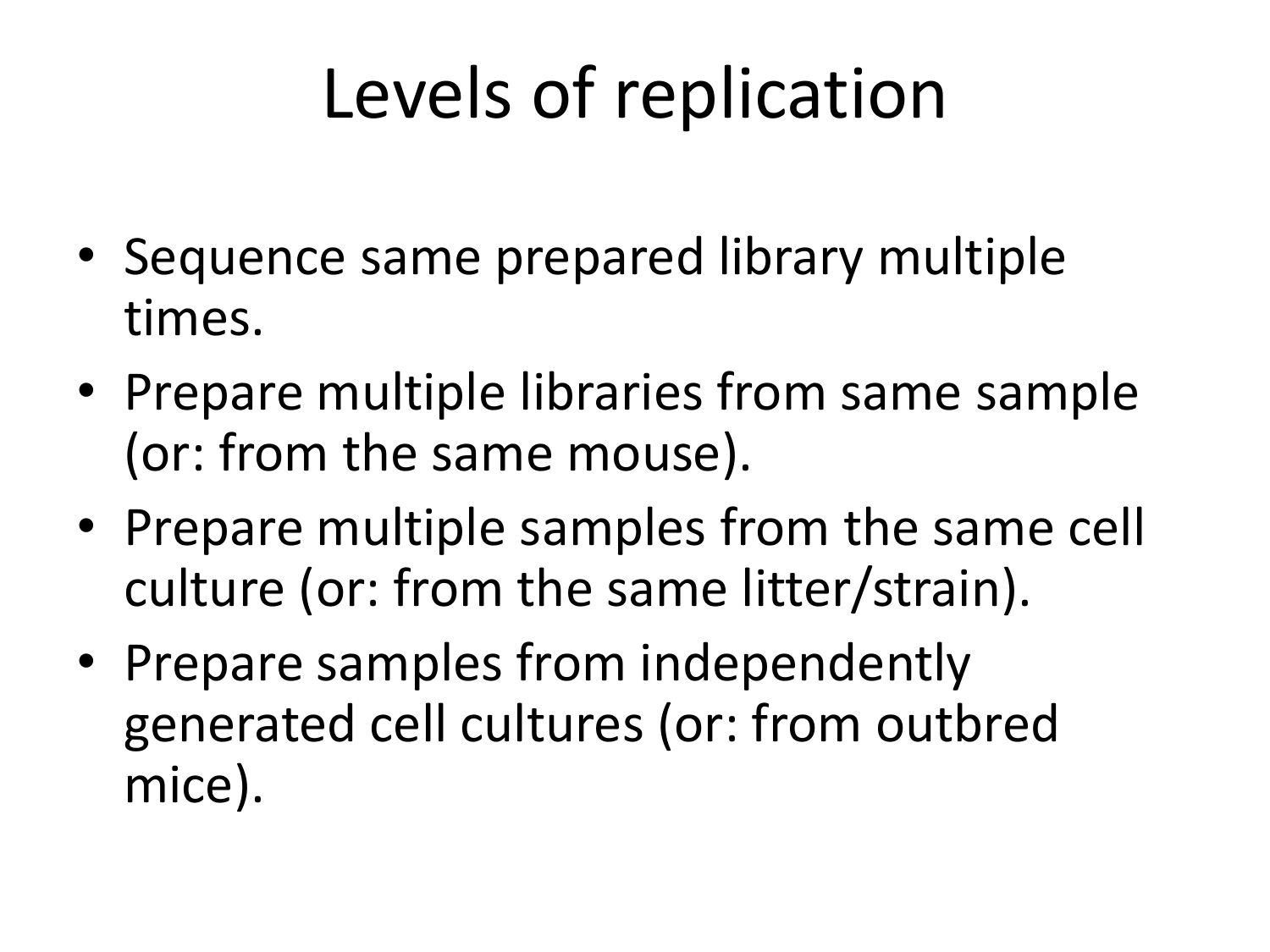Why do people use less samples in HTS than in classical experiments?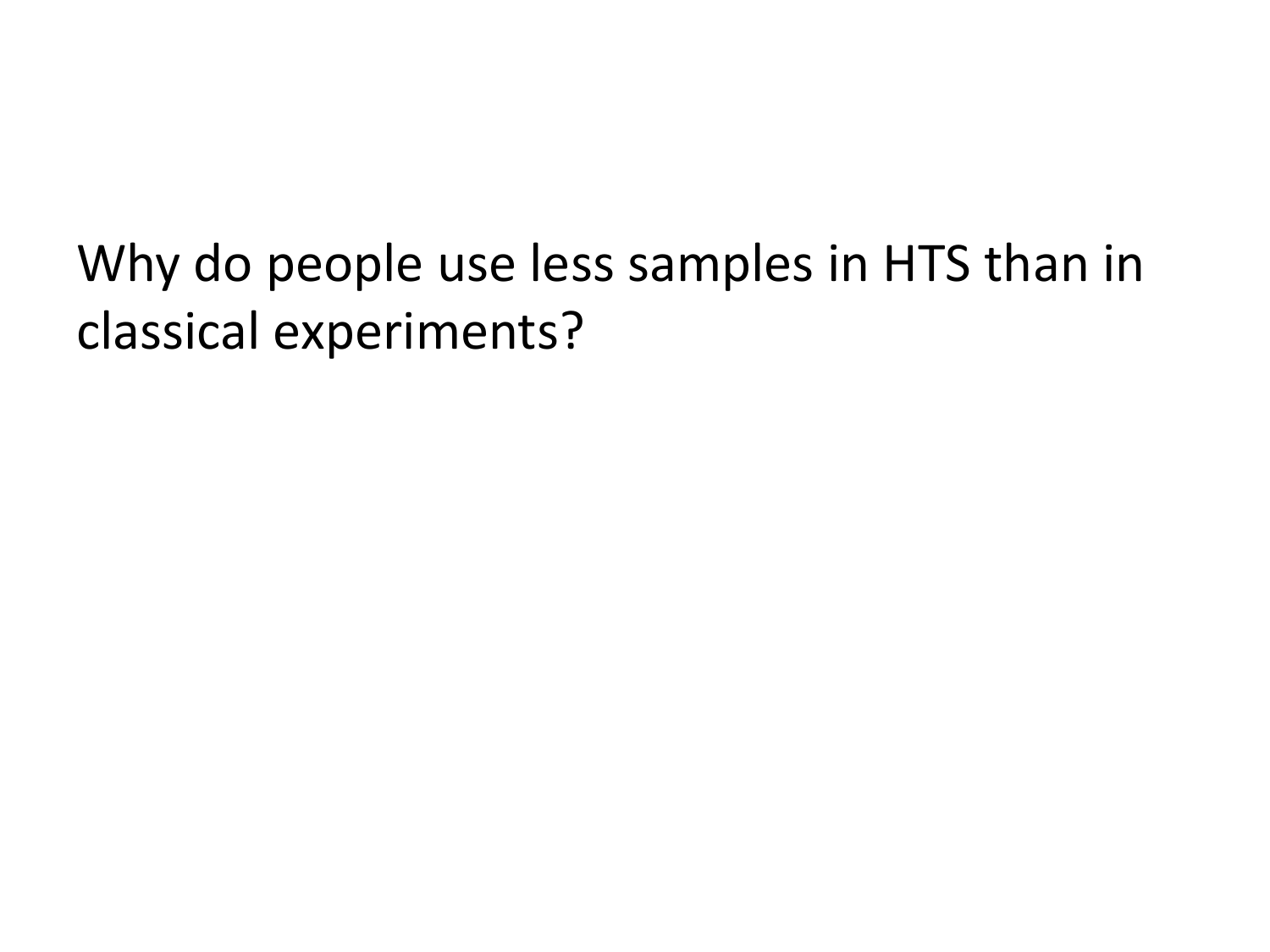### Shrinkage estimation in HTS

Estimating a SD from just two subjects is pointless

unless we measure many similar but independent things.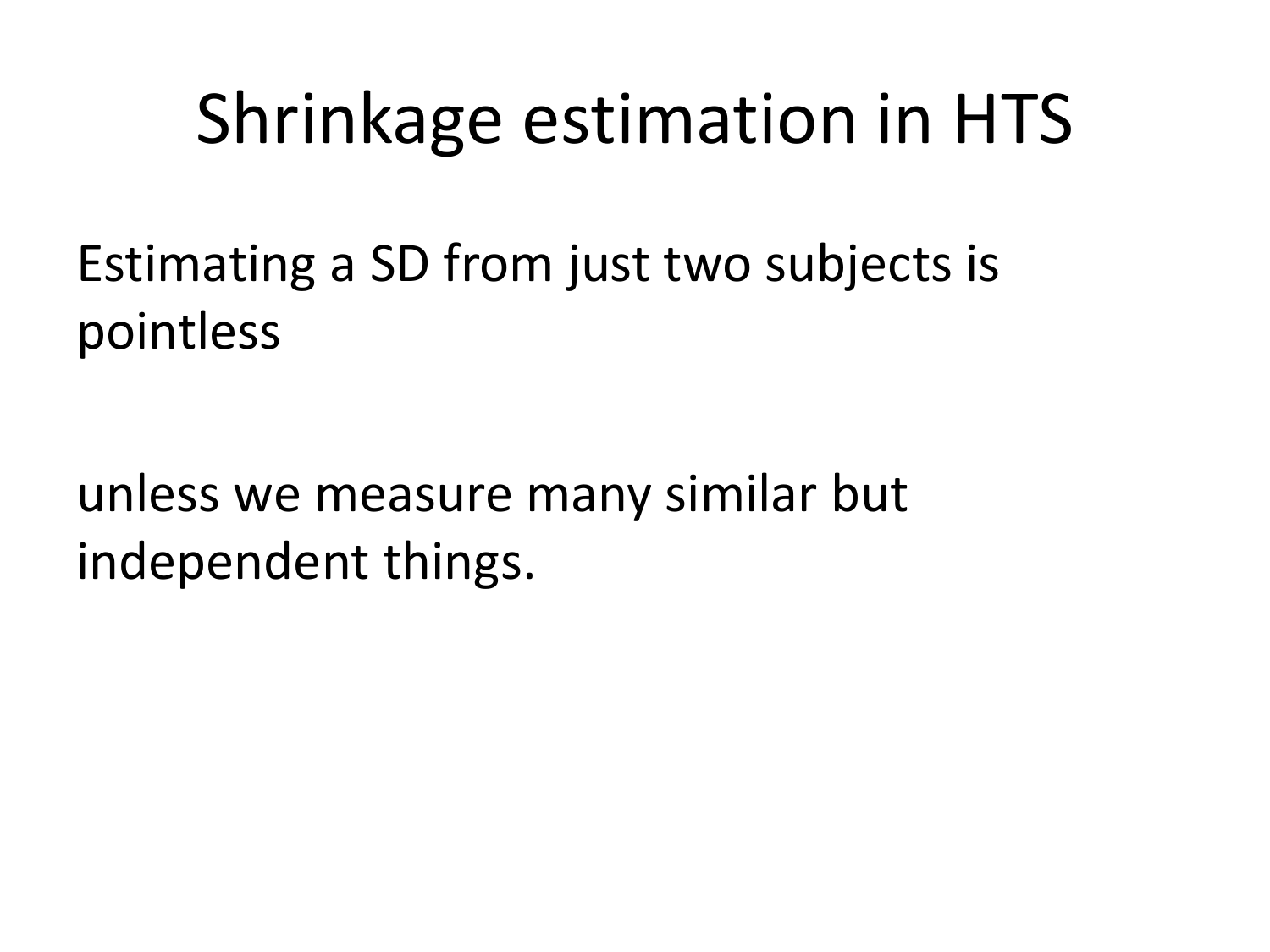### How many replicates

The more the better?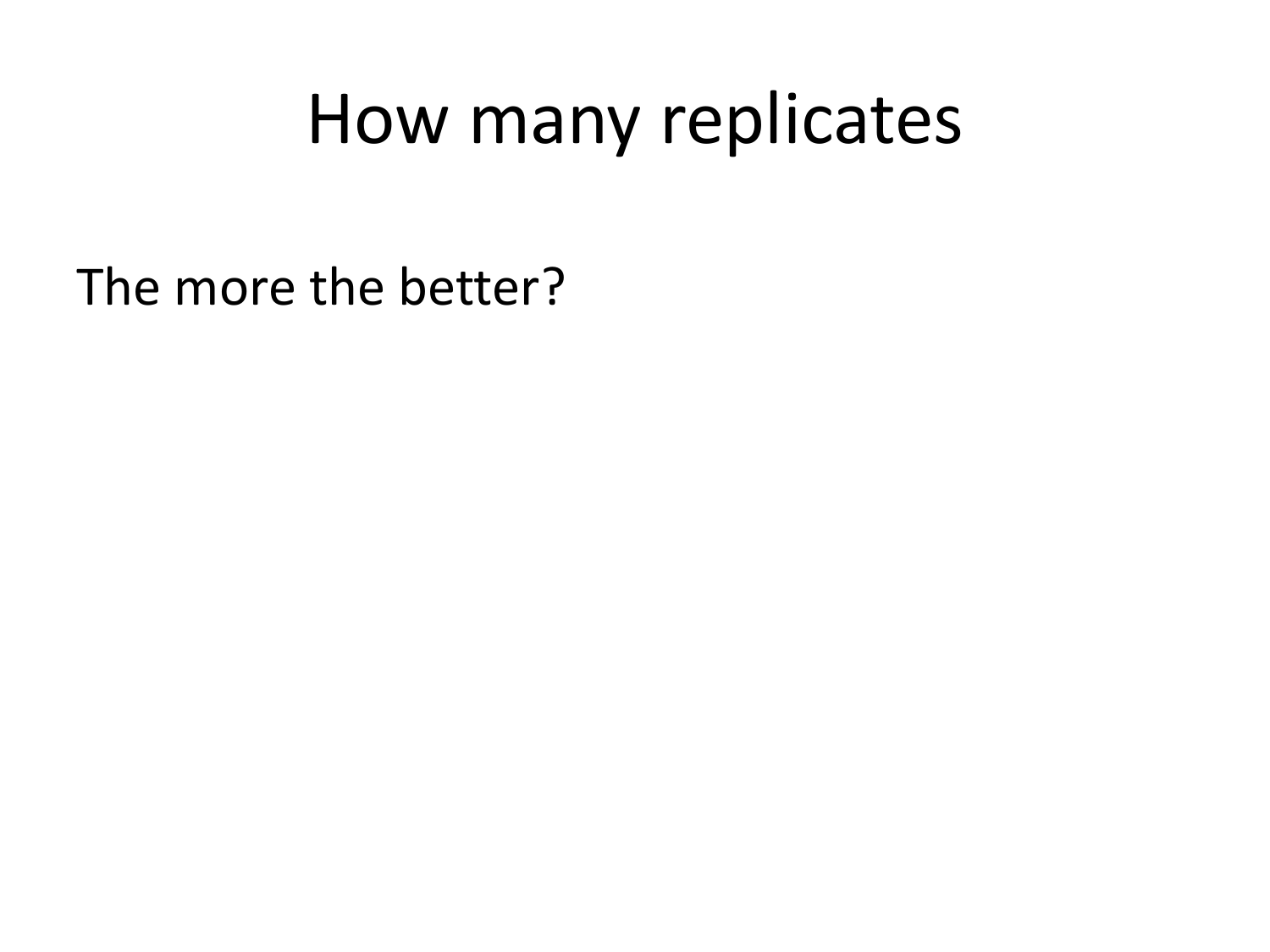### How many replicates?

Controlled experiment: variation ≪ effect size

- single measure: maybe 5 15 per group
- RNA-Seq etc.: 3 per group

Study with strong inter-subject variation:

• Dozens to hundreds of subjects!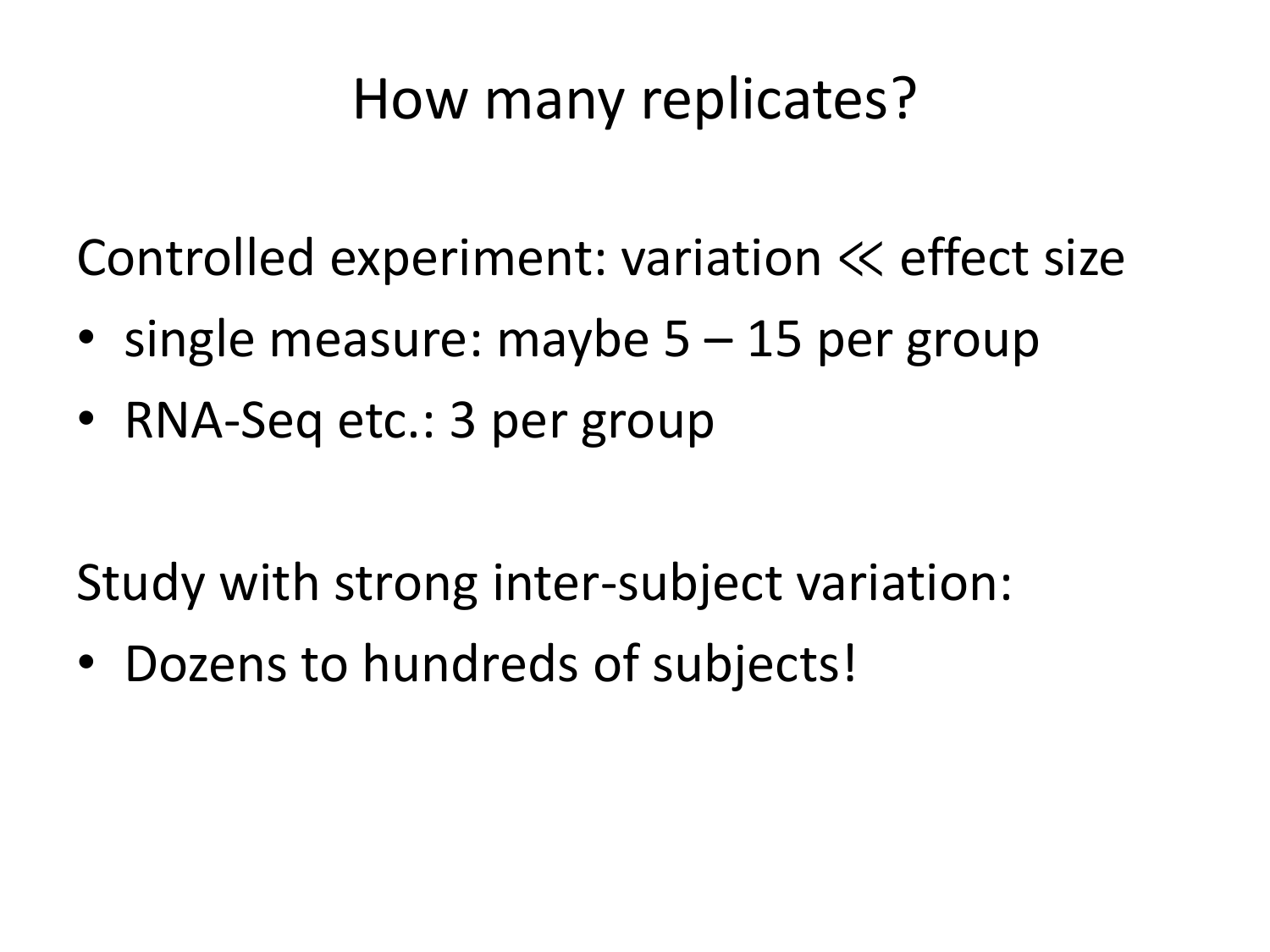#### Common objections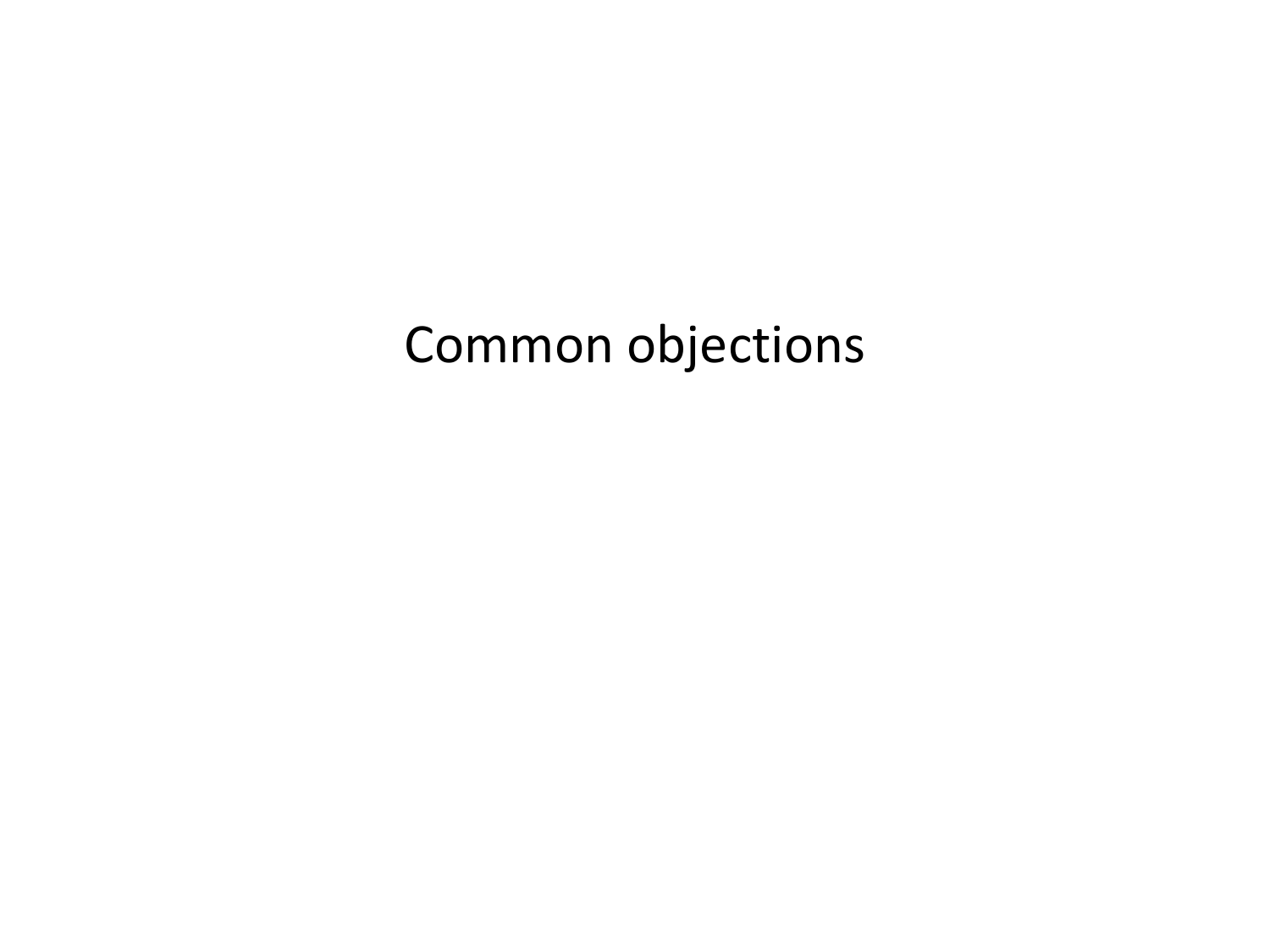"I cannot afford replicates."

Use multiplexing:

5 samples, sequenced to 20M reads each offer more power than 2 samples, sequenced to 50M reads each.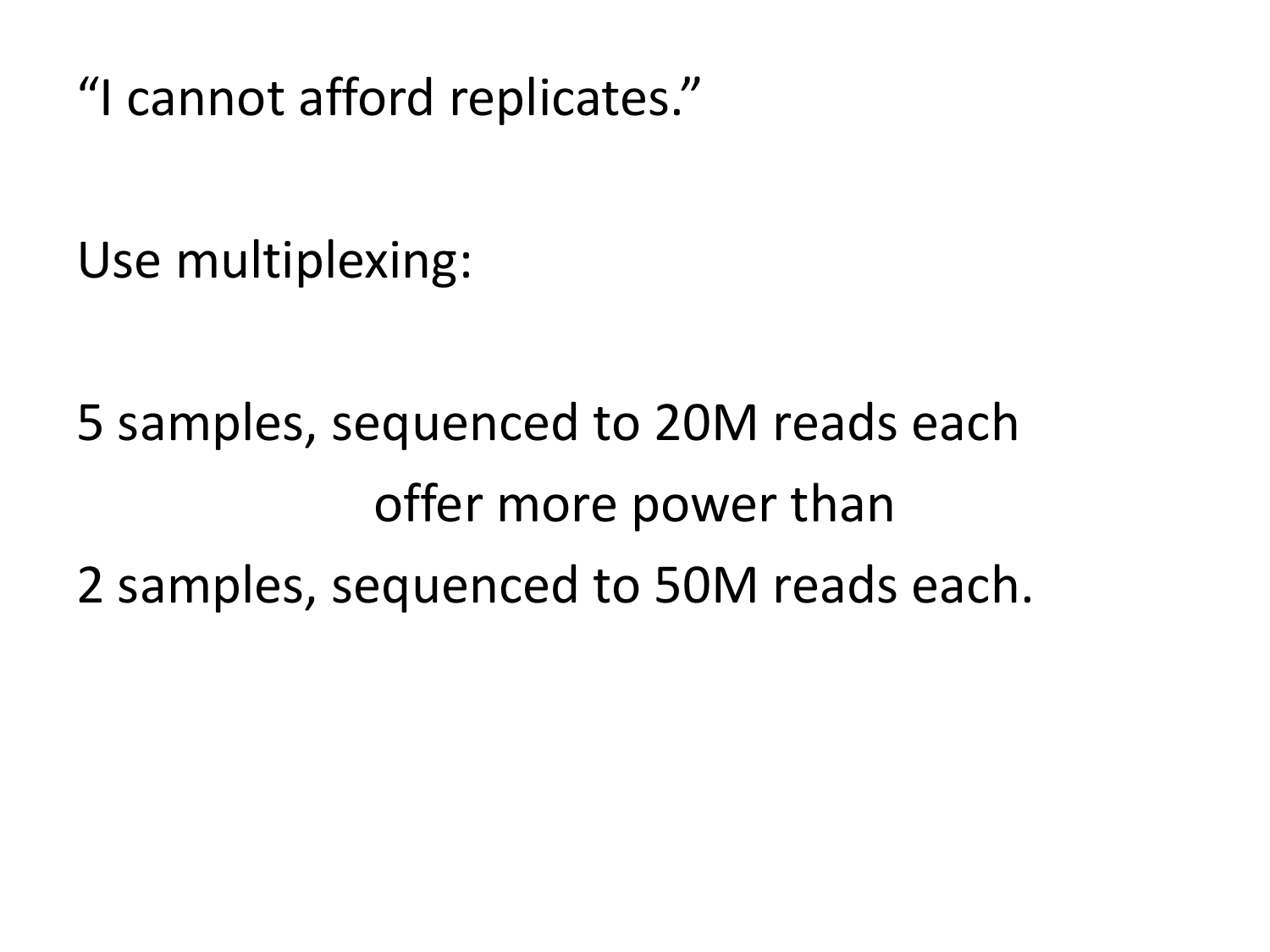"I cannot afford replicates."

Use multiplexing:

Power depends on:

- number of libraries per group
- total number of reads per *group*  (not: per library)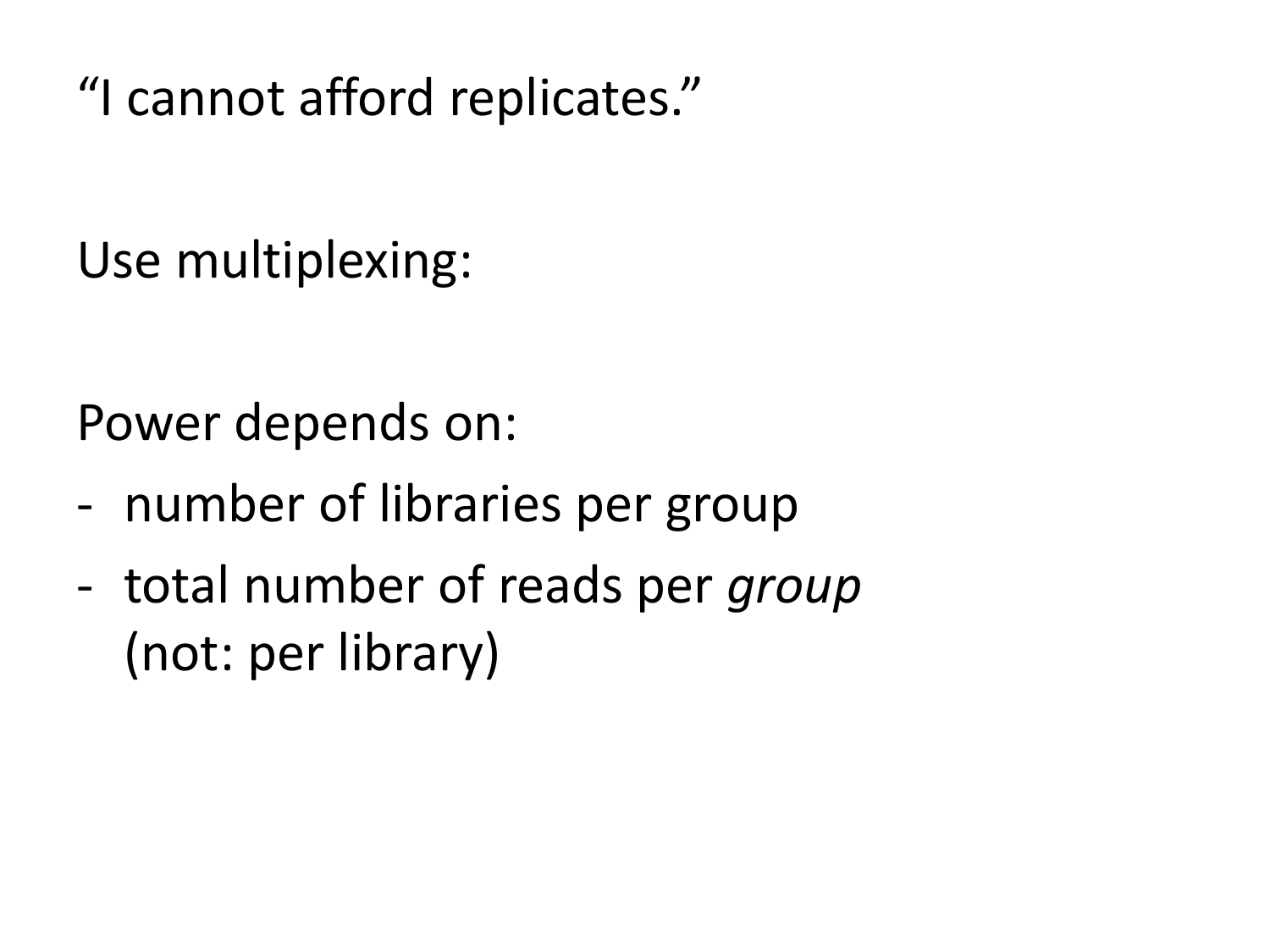"I know I need at least 50 samples, but I cannot get hold of more than 10. So I use what I have."

Performing underpowered experiments is a waste of time.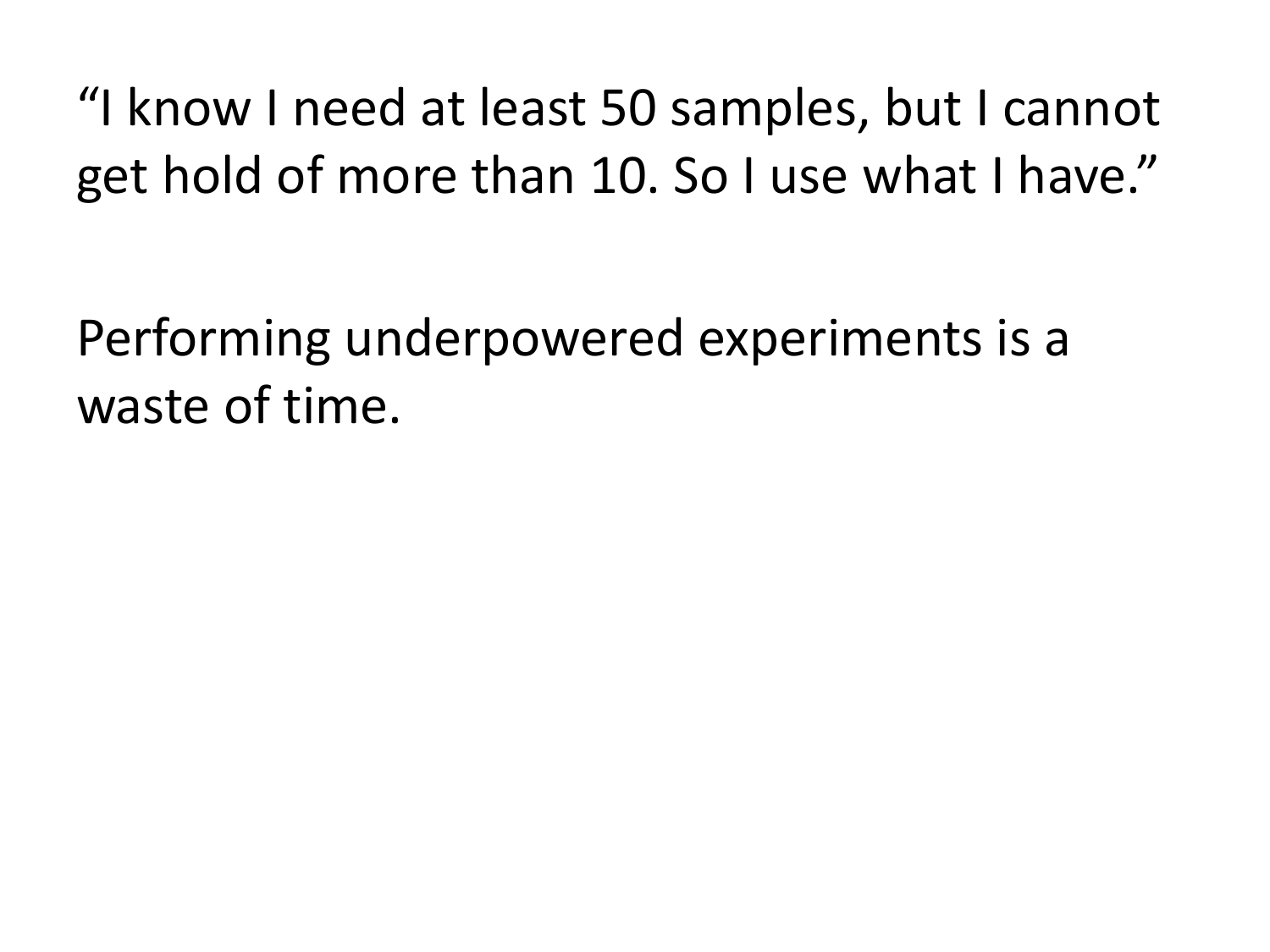"I know that my within-group variability is much smaller than the effect size."

Then prove it.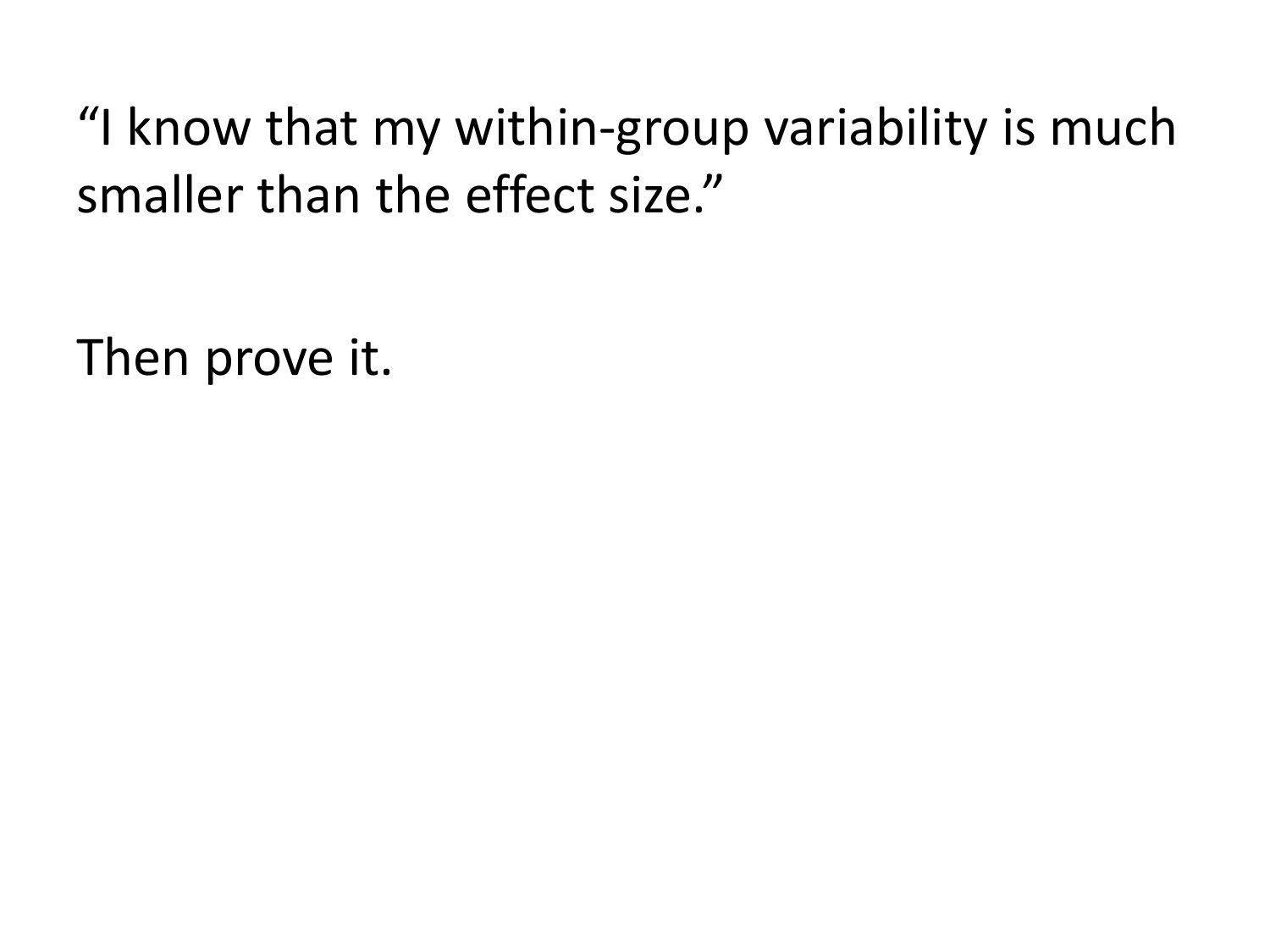"It's only a pilot study. I'll do replication in the main study."

A pilot study is the perfect opportunity to assess reproducibility.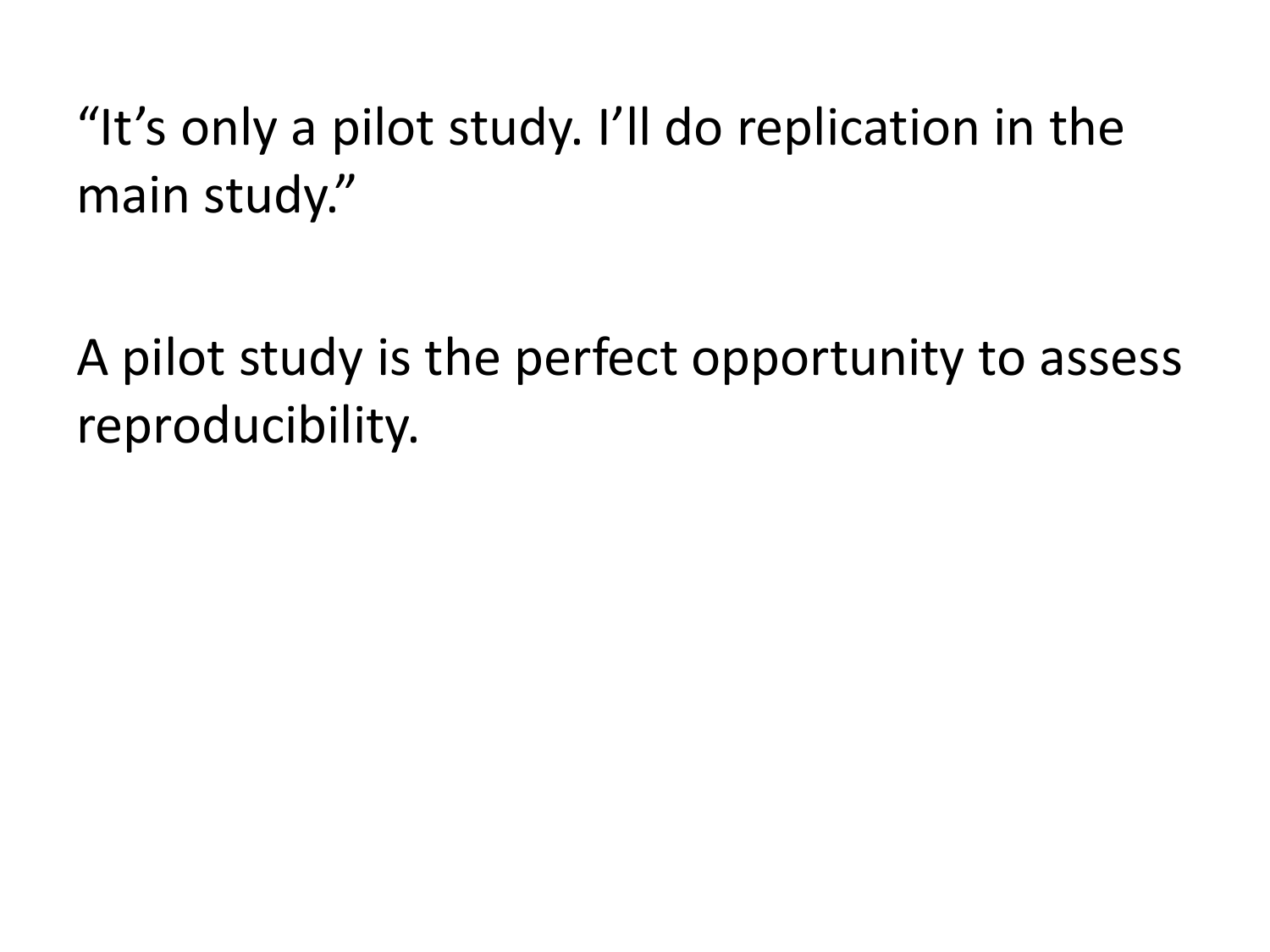"I'll validate with qPCR."

Very good. But use new samples.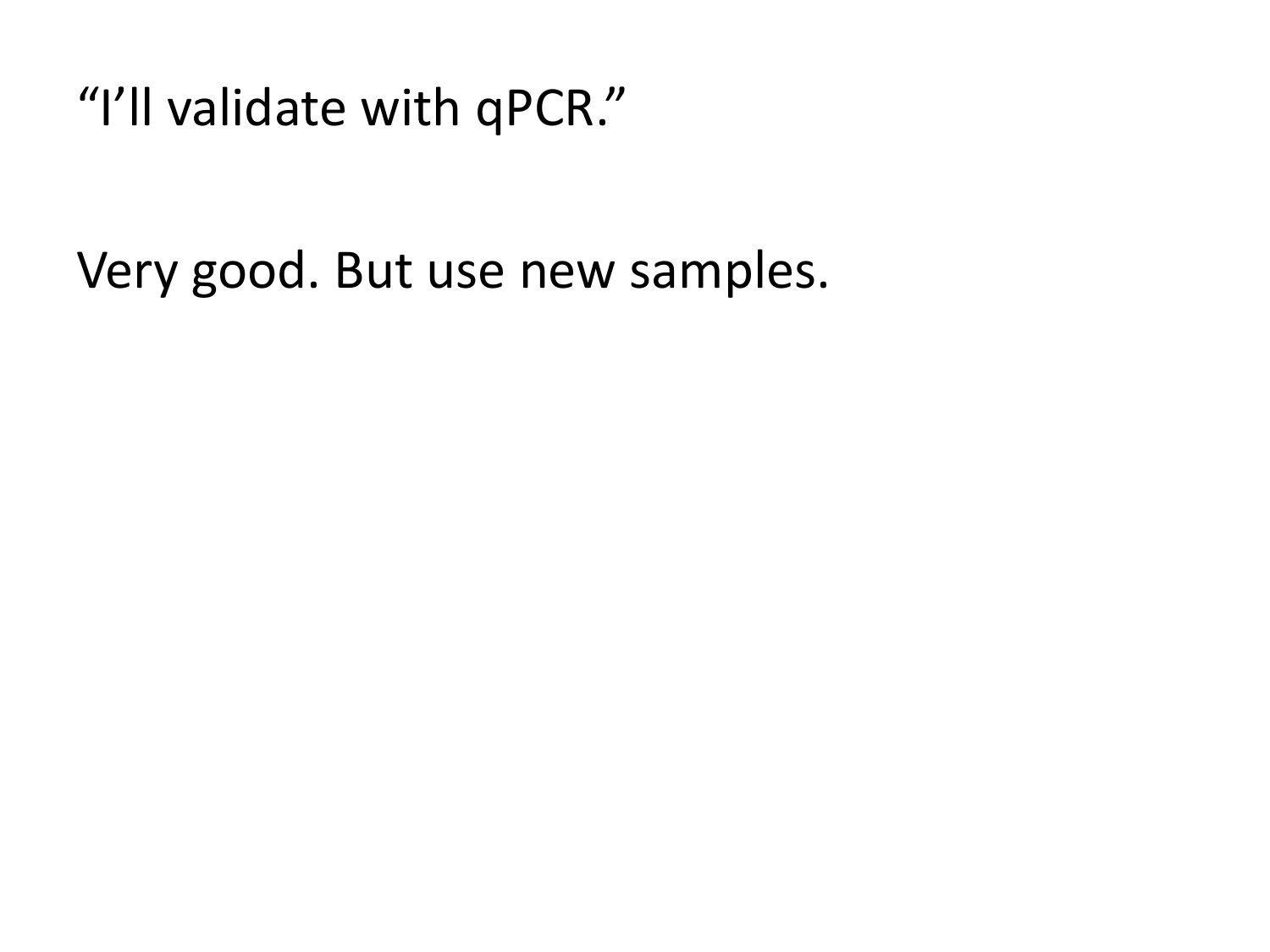### Power prediction

How to decide on the sample size